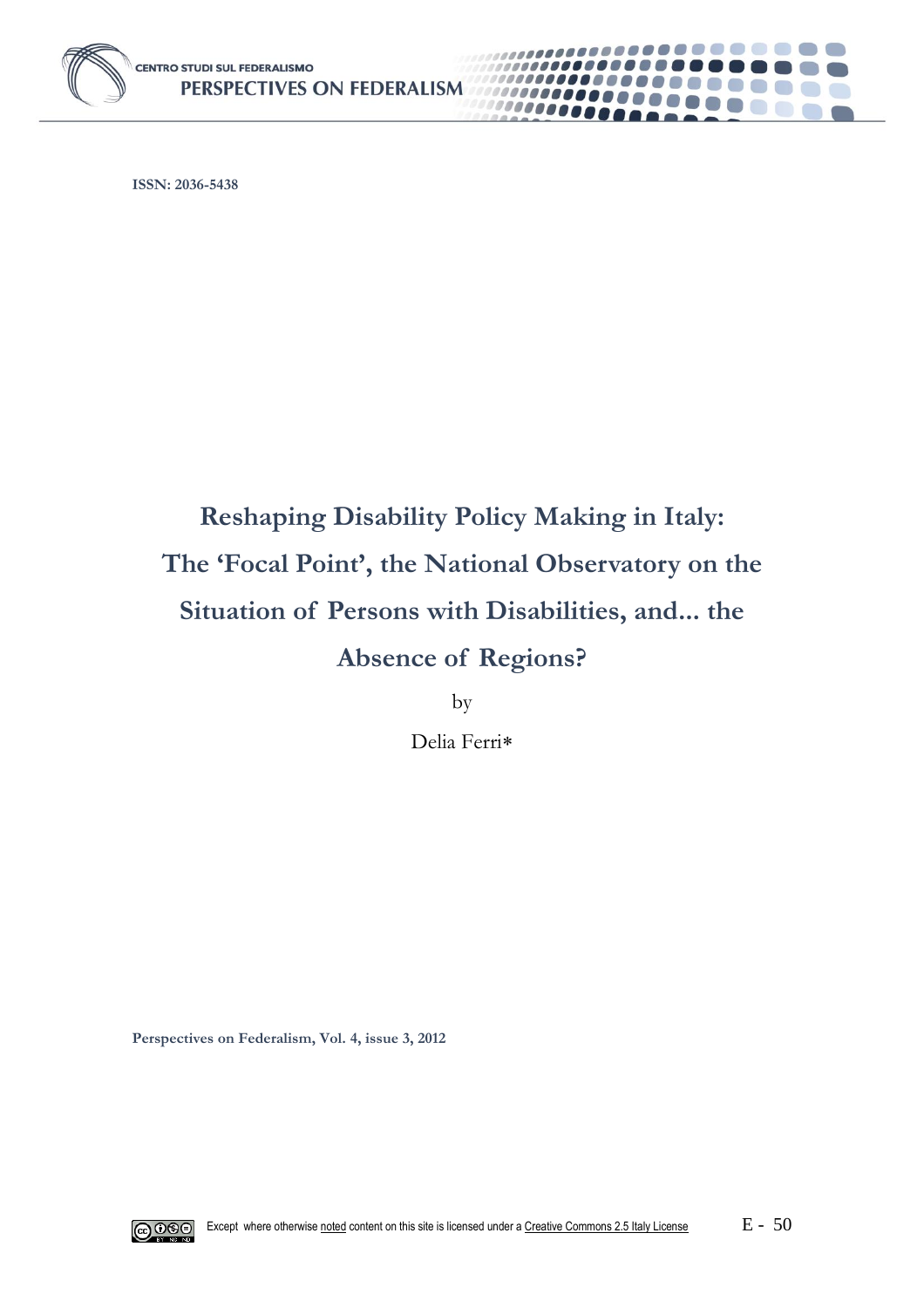

#### **Abstract**

On 30 March 2007, Italy signed the UN Convention on the Rights of Persons with Disabilities (CRPD) and ratified it by Law 18/2009. Through this, Italy has committed itself to reforming the structure of its own policy making process. It seems that Italy has taken its international commitment seriously, in compliance with Art. 117(1) of the Italian Constitution, for the last years have witnessed attempts to 're-imagine' the configuration of the whole 'institutional' disability domain. It is nonetheless surprising that the efforts at national level are not counterbalanced by identical commitments in the Regions (despite their important powers in the disability domain).

0000

This essay aims to investigate the most intriguing aspects of current disability policy making, without neglecting empirical insights and dropping some comparative hints. This article is divided into six sections. After a succinct introduction, the main features of the Convention will be recalled. Then, the CRPD will be framed to fit the Italian legal order. Section 4 and 5 focus on how disability policy making has been reshaped in the process of the implementation of Art. 33 CRPD in the Italian legal system*.* Section 6 will provide concluding remarks.

#### **Key-words**

UN Convention on the Rights of Persons with Disabilities, Focal Point, National Observatory on the Situation of Persons with Disabilities, Disability Policy Making

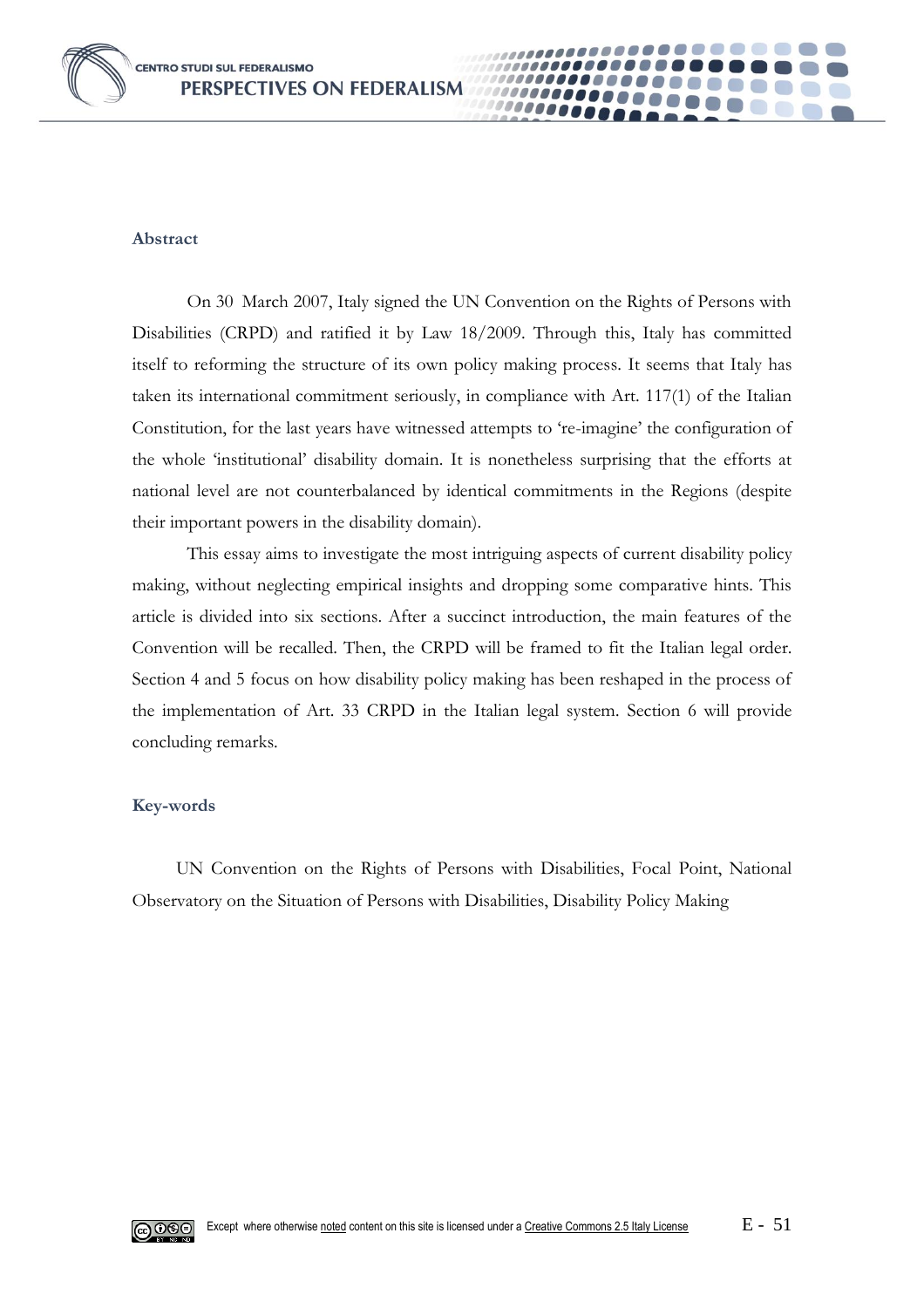**CENTRO STUDI SUL FEDERALISMO** PERSPECTIVES ON FEDERALISM

#### **1. Introduction**

On 30 March 2007, Italy signed the UN Convention on the Rights of Persons with Disabilities (hereafter CRPD, or simply "the Convention") and ratified it by Law  $18/2009$ . By acceding to the Convention, Italy has committed itself not only to higher standards of non-discrimination with respect to persons with disabilities and to improving accessibility and social inclusion, but also to reforming the structure of its own policy making process. The CRPD contains specific provisions that respond to the need to translate the rights of disabled people into concrete domestic law, policies and good practices. In particular, in addition to the international monitoring system and quasi-judicial mechanism set forth, respectively, in Art. 34 CRPD and in the Optional Protocol, Art. 33 CRPD requires Parties to create or designate specific national institutions which will be responsible for implementation and a framework which will be in charge of 'monitoring', with the former being placed under government oversight and the latter independent and inclusive of civil society organisations (Stein and Lord, 2010; Marchisio et al., 2010; de Beco, 2012).

0000

In line with the call from the Office of the High Commissioner of Human Rights (OHCHR) to consider Art. 33 CRPD a priority (UN Human Rights Council, 2010), Italy has started the implementation process by 'reshaping' its own disability policy making. In spite of the harsh economic crisis that has deeply affected the country, the focal point and the coordination mechanism were designated and a monitoring body, the "National Observatory on the Situation of Persons with Disabilities" (*Osservatorio Nazionale sulla condizione delle persone con disabilità* – hereafter National Observatory), was set up through the ratification instrument. Additionally, Italy is (slowly) commencing to reform the legislation in force, with the view of realising the objectives of the Convention.

Italy has taken its international commitments seriously, in compliance with Art. 117(1) of the Italian Constitution: these years have witnessed some attempts to 're-imagine' the configuration of the whole disability domain, and so far the prospects for an efficient implementation of the CRPD are quite encouraging<sup>II</sup>. Nonetheless, even if there has been a general presumption of compliance of these structures with the Convention, there is still a considerable gap between the aspirations of Art. 33 and Italy's achievements. Looking

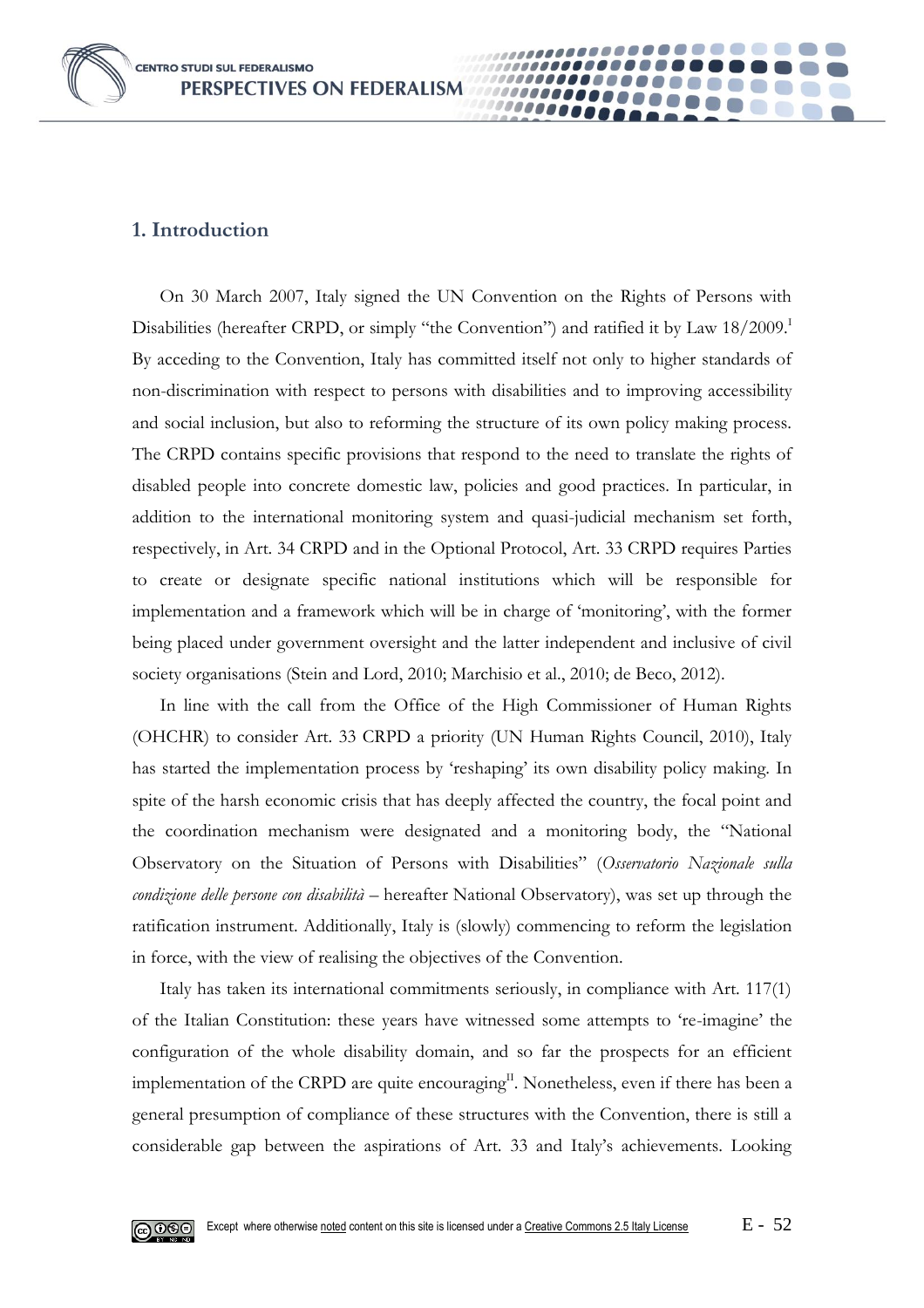closely at both the designated focal point and the National Observatory, several weaknesses could be identified. In particular, on the one hand there is a weak involvement of the Regions, and, on the other hand, the National Observatory appears as a hybrid body (to some extent, it seems more similar to the 'coordination mechanism'), which *de jure* and *de facto* can hardly be considered in compliance with Art. 33(2) CRPD.

00000

Thus, the time seems ripe for a more robust debate among legal scholars and a more reflective advocacy to expand the reach and the effectiveness of the disability policy making structure created subsequent to the entry into force of the Convention.

This essay aspires to be read as a basis for future academic exploration. It aims to investigate the most intriguing 'institutional' aspects of current disability policy in Italy, without neglecting empirical insights and comparative hints. The implementation of Art. 33 CRPD at the national level will be critically discussed *vis-à-vis* the lack of involvement of the Regions.

With regard to its structure, this essay is divided into further five sections, following this brief introduction. First, the main features of the Convention will be recalled (Section 2). Then, Section 3 will 'frame' the CRPD in light of the Italian legal order: both the ratification process and the status of the Convention will be discussed briefly. Section 4 and 5 will focus on how disability policy making has been 'reshaped' in the process of implementation of Art. 33 CRPD*.* Finally, Section 6 will conclude with some general remarks.

## **2. The CRDP: Principles, Main Features and "Policy Making Obligations"**

In December 2006, the CRPD and its Optional Protocol were approved by the UN General Assembly. The Convention, which entered into force on 3 May 2008, is the first human rights treaty of the 21<sup>st</sup> century and represents a landmark piece of international law (Quinn, 2009, 89). Traditionally, both national and international norms have tended to think of the disadvantageous situation of disabled persons as reflecting their specific impairments, physical or mental, rather than as a result of discrimination or otherwise inadequate respect for human rights (Quinn and Arnardottir, 2009: *passim*). By contrast, the CRPD embodies the official recognition of disability as a human rights issue, and affirms

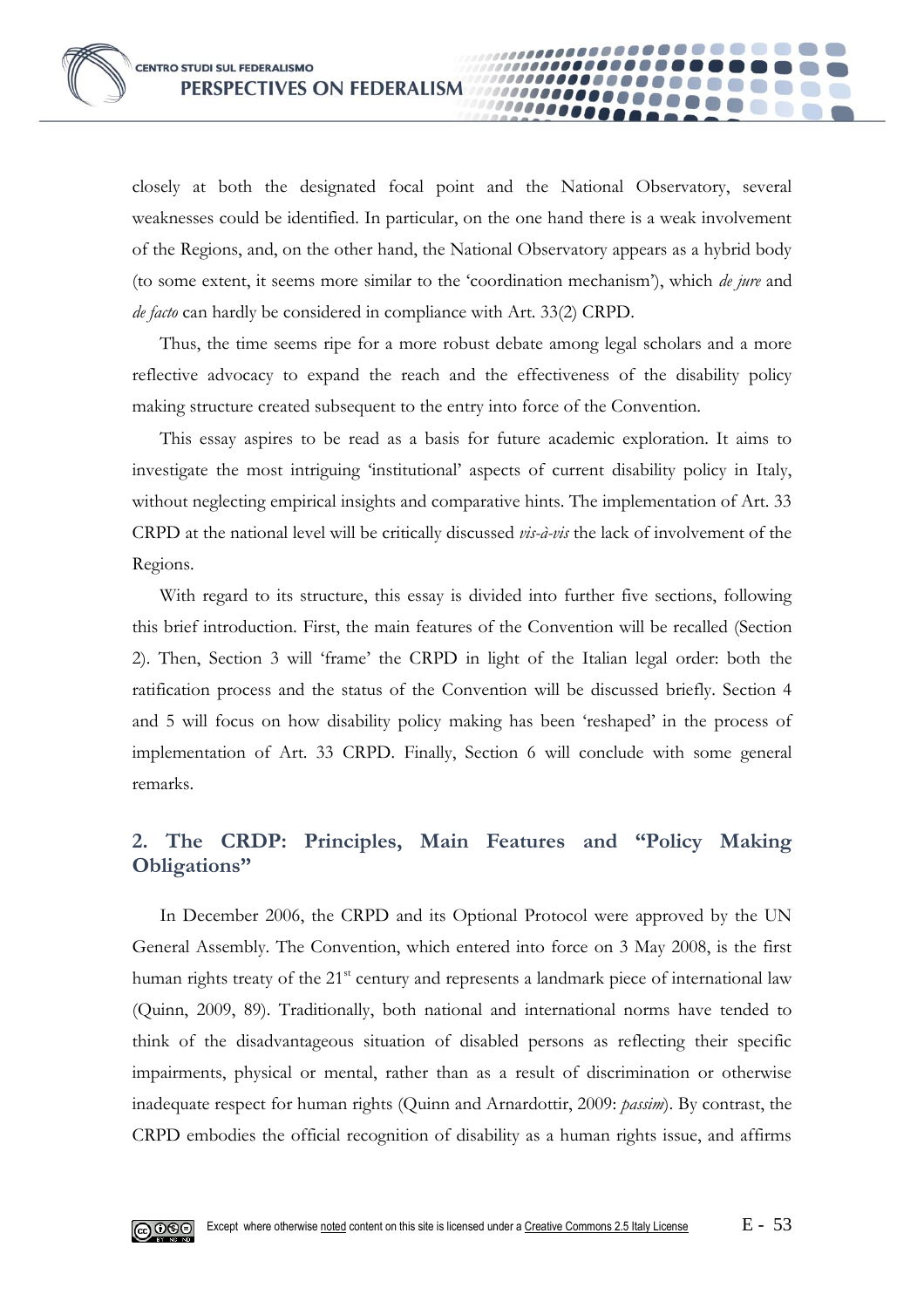the 'social' model as opposed to the 'medical' model of disability (Barnes and Mercer, 2010: 18 *et seq.*).<sup>III</sup> The scope of the Convention is extremely broad: the text does not simply prohibit disability discrimination, but it also covers civil, political, economic, cultural and social rights and is built upon the core and manifold concepts of the dignity of each individual, autonomy, and self-determination.

00000

The Convention includes an introductory set of provisions outlining its purpose and key definitions (Arts. 1-2). Art. 2 provides, *inter alia,* a comprehensive definition of discrimination, including 'any distinction, exclusion or restriction on the basis of disability which has the purpose or effect of impairing or nullifying the recognition, enjoyment or exercise, on an equal basis with others, of all human rights and fundamental freedoms'. Articles 3-9 CRPD set out general provisions to be applied throughout the treaty text. In view of the subsequent analysis, it must be observed that Art. 4 CRPD requires Parties to: take measures to abolish disability discrimination; engage in the research and development of accessible goods, services and technology for persons with disabilities and to encourage others to undertake such research; provide accessible information about assistive technology to persons with disabilities; promote professional and staff training on the Convention rights for those working with persons with disabilities; and to consult and involve persons with disabilities in developing and implementing legislation and policies and in decision-making processes concerning CRPD rights. Significantly, Art. 4 further requires Parties to adopt an inclusive policy approach to protect and promote the rights of persons with disabilities in all laws and programmes. This suggests the need for a screening exercise to assess policy and laws *vis-à-vis* the Convention, and programming inclusion across sectors. This, on the one hand, suggests the very idea of mainstreaming and, on the other hand, obliges States to 're-think' their whole disability policy making.

Arts. 10 through 30 enumerate the specific substantive rights, which are formulated as obligations upon States: the right to life (Art. 10), freedom from torture (Art. 15) and other forms of abuse (Art. 16), the right to education (Art. 24), employment (Art. 27), political participation (Art. 29), legal capacity (Art. 12), access to justice (Art. 13), freedom of expression and opinion (Art. 21), privacy (Art. 22), participation in cultural life, sports and recreation (Art. 30), respect for home and family (Art. 23), personal integrity (Art. 17), liberty of movement and nationality (Art. 18), liberty and security of the person (Art. 14), and adequate standard of living (Art. 28).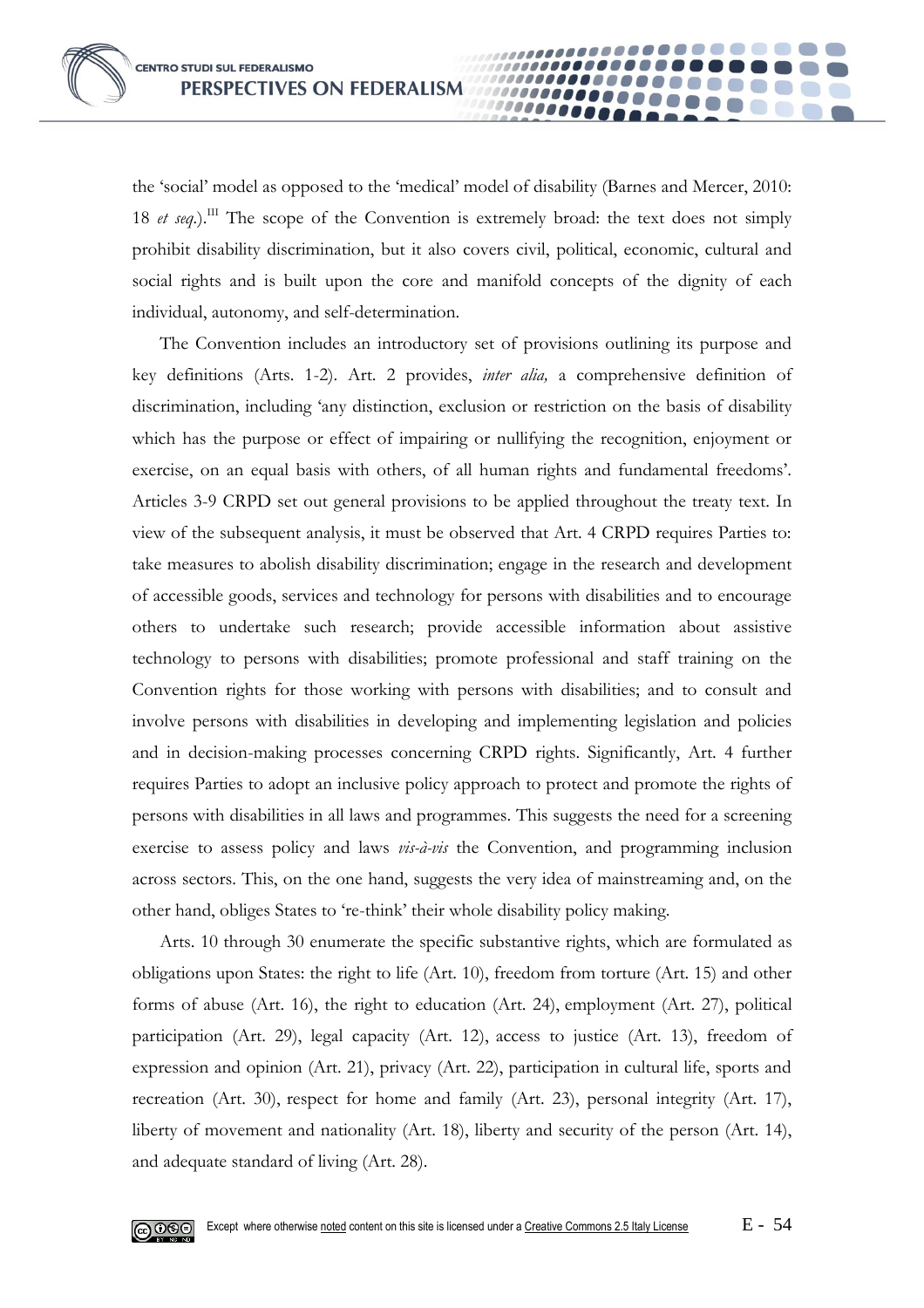In addition, the Convention pays attention not merely to what 'ought to be done' but also to the institutional preconditions necessary to ensure that it 'can be done' at the domestic level (Quinn, 2009a: 215). Gerard Quinn has emphasised these as striking 'process-based innovations' (Quinn, 2009b: 215). In particular, the need to translate the Convention's provisions into hard domestic law, policies and good practices is embedded in the final provisions, namely in Arts. 31-40 CRPD. Among these provisions, Art. 33 is certainly the most relevant. It sets forth a complex mechanism of internal follow-up procedures. As mentioned above, it requires Parties to intervene in the very structure of their policy making process to make the rights of people with disability really effective (Seatzu, 2009).

10000

Art. 33(1) CRPD states that Parties to the Convention must designate 'one or more focal points within their governments for matters relating to the implementation of the Convention'. The OHCHR envisages several focal points, plus an overall focal point which responds to the need to ensure the existence of a general oversight and promotion role (UN Human Rights Council, 2010). The focal point(s) must be situated at governmental level and should develop and coordinate a coherent national policy on the Convention. In other words, the focal point(s) should both drive and execute national disability policies. According to Art. 33(1) CRPD, Parties to the Convention can also designate a "coordination mechanism". The creation of such a coordination mechanism is desirable but not compulsory. If created, the coordination mechanism should be located within the government and perform the tasks of further supporting and coordinating (as its denomination suggests) the implementation of the CRPD across all sectors and levels of government. However, there is no clear distinction between the focal point and the coordination mechanism, neither from the point of view of structural requirements nor as regards the functions to be performed.

Art. 33(2) requires Parties to designate or establish a 'framework, including one or more independent mechanisms', to promote, protect and monitor the implementation of the Convention. Parties enjoy significant latitude regarding what this framework should consist of. The wording of the Convention seems to leave the door open to: the creation of a new *ad hoc* framework, which includes a new, independent mechanism and other new bodies; the designation as a framework of a single, existing or new independent mechanism; or to the sharing of tasks among different (existing and new) entities, which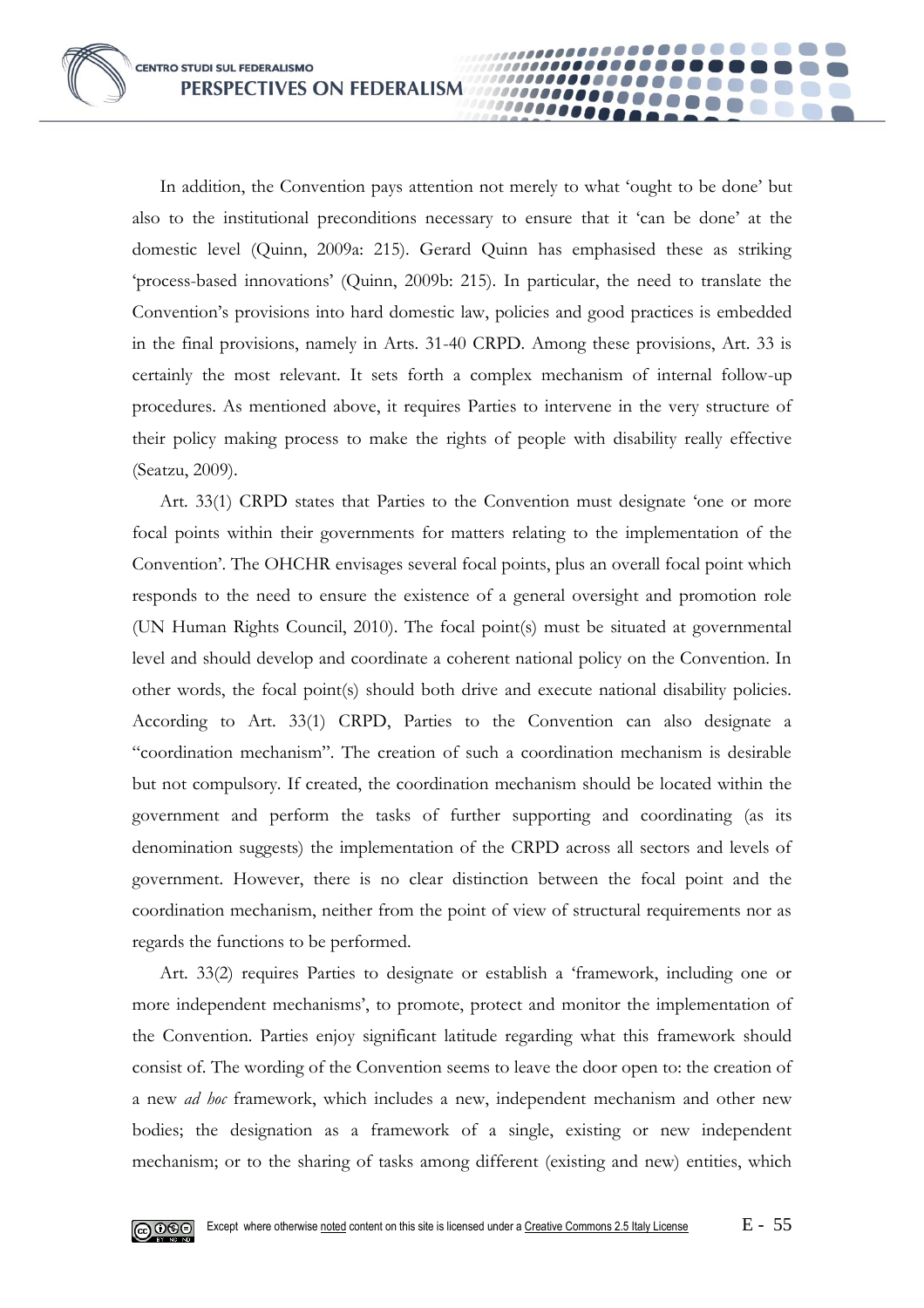should form a coherent whole. It is fairly clear that the framework must be capable of carrying out the functions explicitly indicated in Art. 33(2) and must include one or several independent mechanisms. It is well established that, in designating or establishing such a mechanism, Parties to the Convention 'shall take into account' the *Principles relating to the*  Status and Functioning of National Institutions for the Promotion and Protection of Human Rights. $^{\text{\tiny{IV}}}$ These principles, known as the *Paris Principles*, provide for the responsibilities, composition and working methods of National Human Rights Institutions (NHRIs) according to the following headings: competence and responsibilities; composition and guarantees of independence and pluralism; methods of operation; and principles concerning the status of commissions with quasi-jurisdictional competence (the latter being only optional).<sup>V</sup> This reference to the *Paris Principles* can raise criticism: it is not clear whether it is really possible to apply these principles to actors other than NHRIs nor, from a more substantive point of view, who will evaluate the compliance of independent mechanisms with them. In addition, the use of the expression 'shall take into account' literally seems to mean that the *Paris Principles* provide a source of inspiration , rather than a compulsory parameter, in transposing Art. 33(2) CRPD. Despite this criticism, it is now accepted that 'the *Paris Principles* provide important guidance to identify the characteristics the framework should overall possess, while accepting that not all components of the framework need to be fully compliant with the *Paris Principles*'. In other words, the OHCHR clarifies that the *Paris Principles* should apply, without any distinction (UN Human Rights Council, 2010), to the independent mechanisms, including to mechanisms other than NHRIs (De Beco, 2011).

100000000 10000

Art. 33(3) provides that 'civil society, in particular persons with disabilities and their representative organizations, shall be involved and participate fully in the monitoring process'. This provision thus further specifies the general principle of participation of people with disabilities (Article 3(c) CRPD), as well as the general obligation to consult with and actively involve persons with disabilities, including children with disabilities, through their representative organisations in "the development and implementation of legislation and policies to implement the present Convention, and in other decision-making processes concerning issues relating to persons with disabilities" (Article 4(3) CRPD). In light of these provisions, persons with disabilities and their representative organizations must be involved in the implementation process carried out by the governmental structures established under Art. 33(1). In this respect, the wide consultation of a variety of interested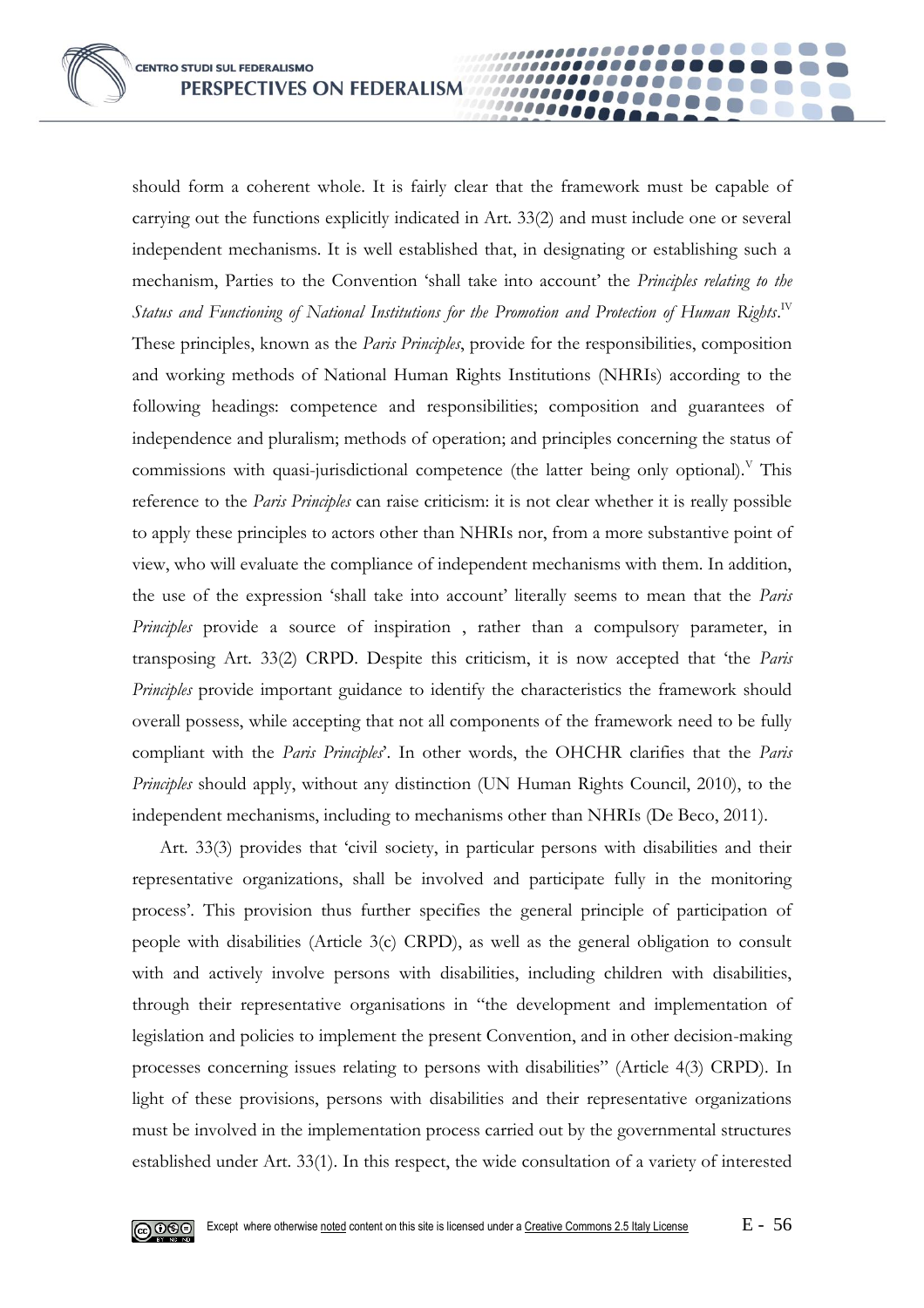

parties is an important means of ensuring that measures taken are acceptable and practically workable for persons with disabilities.

**10000** 

Finally, it is worth recalling that, whilst the Convention lacks a judicial enforcement system, Art. 34 provides for an international para-judicial monitoring mechanism (the "Committee on the Rights of Persons with Disabilities"), itself regulated by the Optional Protocol. Art. 35 provides for a reporting system: according to this provision, each State Party must submit a comprehensive report to the Committee on measures taken to give effect to its obligations under the Convention and on the progress of the implementation process.

# **3. Framing the CRPD and the International Obligation to Intervene on Disability Policy Making in the Italian Legal System**

#### **3.1 The ratification of the CRPD**

As mentioned above, Italy ratified the CRPD through Law 18/2009, two years after signing, and within three years of UN approval (de Amicis, 2009). No reservations to the Convention were made upon signature and ratification.

The ratification process was quite quick if compared to that of other European countries, some of them still in the process of concluding the Convention.  $\mathbb{V}^{\text{I}}$  The inherent importance of the CRPD and the need to radically change the detrimental situation experienced by the majority of people with disabilities (Chiatti and Lamura,  $2010$ )<sup>VII</sup> was acknowledged by all political parties. A– considering the troubled Italian political system – extraordinary consonance was found in both chambers and can be read as a signal of the perception of the seminal ideological shift inherent in the Convention. The Senate, almost unanimously, approved the ratification bill presented by the Government in January 2009, rejecting the criticism raised regarding the limited presence of people with disabilities within the National Observatory and its inadequate financial equipment (which was ensured by extracting money from the social fund).

Even if a study to assess the overall compliance of domestic legislation and policies with the CRPD was carried out in 2008 by the Institute of International Legal Studies at the National Research Council (*Istituto di Studi Giuridici Internazionali, ISGI; Consiglio* 

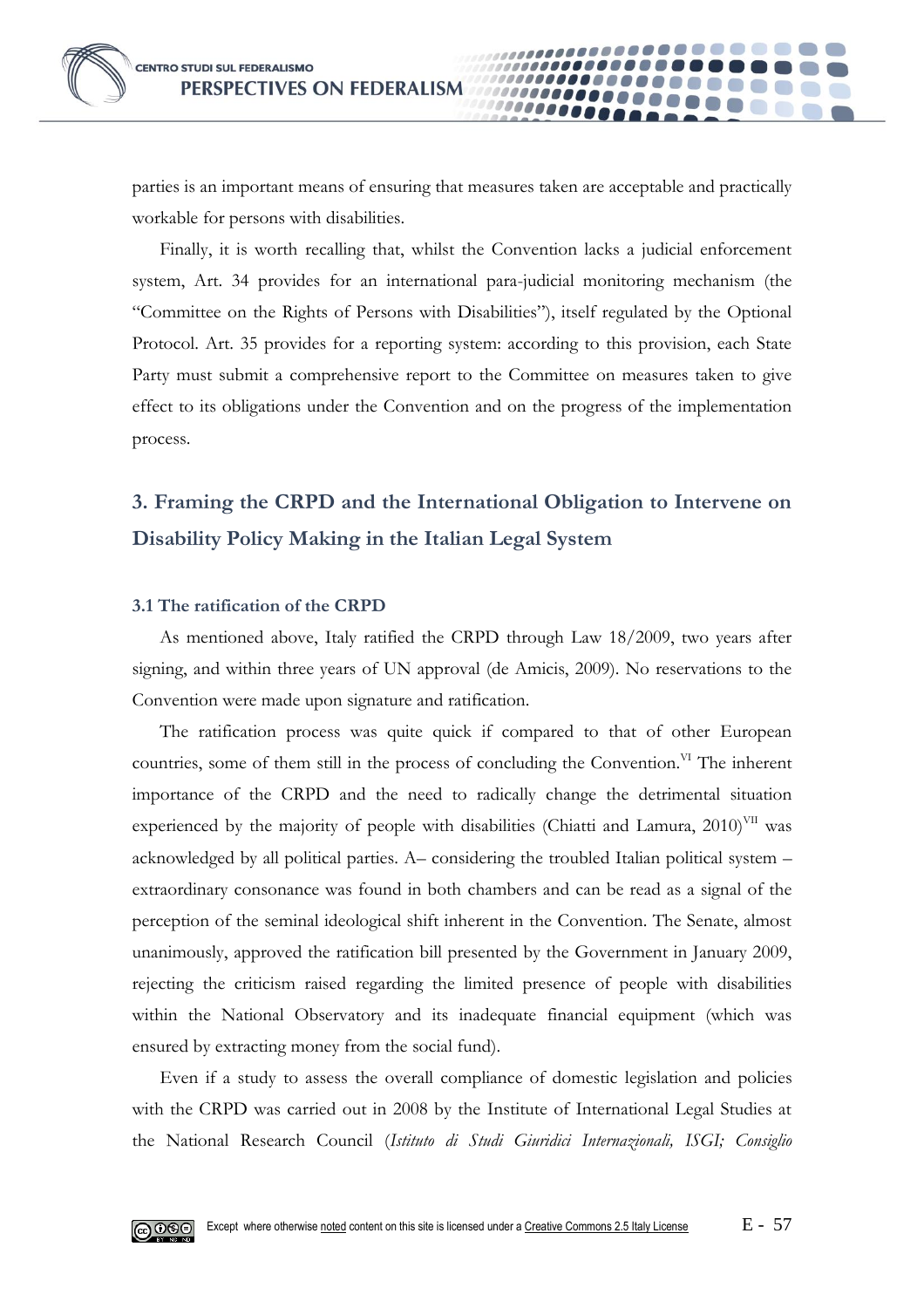*Nazionale delle Ricerche, CNR*) upon the request of the Ministry of Labour and Social Policies (ISGI, 2007), no amendments or other actions to eliminate the few inconsistencies highlighted by this study were provided for. No preliminary scrutiny of regional laws took place beforehand. It seems that the organizations representing people with disabilities (DPOs) did not enforce a comprehensive preliminary scrutiny of all national and regional rules on disability since they feared this would have delayed the approval of the ratification bill.

**0000** 

Notably, the negotiation of the Convention was conducted within the framework of the European Union (EU). Whereas this circumstance has not *per se* accelerated the process of ratification, it is safe to say that strong coordination at EU-level has created not only a positive attitude towards ratification, but also an additional commitment to ratify the CRPD, in compliance with the principle of sincere cooperation enshrined in Art. 4(3) TEU<sup>viii</sup>.

#### **3.2 Status and effects of the CRPD**

The Convention was ratified through an ordinary law in compliance with Art. 80 of the Italian Constitution and enjoys *prima facie* the same position in the hierarchy as other ordinary laws. However, ever since the 2001 constitutional reform, Art. 117(1) provides that 'legislative powers shall be vested in the State and the Regions in compliance with the Constitution and within the constraints deriving from EU legislation and international obligations'.IX This provision seems to establish a higher status (namely a sub-constitutional one) for international sources of law.

Up to now, the most of the Constitutional Court's judgments interpreting Art. 117(1) have pertained to the European Convention on Human Rights (ECHR; *e.g.* cases No. 348 and 349/2007 and the subsequent decisions No. 311/2009, No. 317/2009, No. 80/2011 and No. 113/2011). Nonetheless, they provide a firm guidance for determining the status of the CRPD in the Italian legal order. It must be recalled that, ever since the 'overcommented' twin cases No. 348 and 349/2007, the Court has shown an increasing openness towards international law (*inter alia* Ruggeri, 2008, Pollicino, 2008; Martinico and Pollicino, 2010). The Court firmly stated that Art. 11 Const. does not apply to the ECHR, nor to other international treaties (irrespective of their subject matter).<sup>X</sup> As noted by Fontanelli and Biondi, the Court restated the plain 'general rule according to which, in the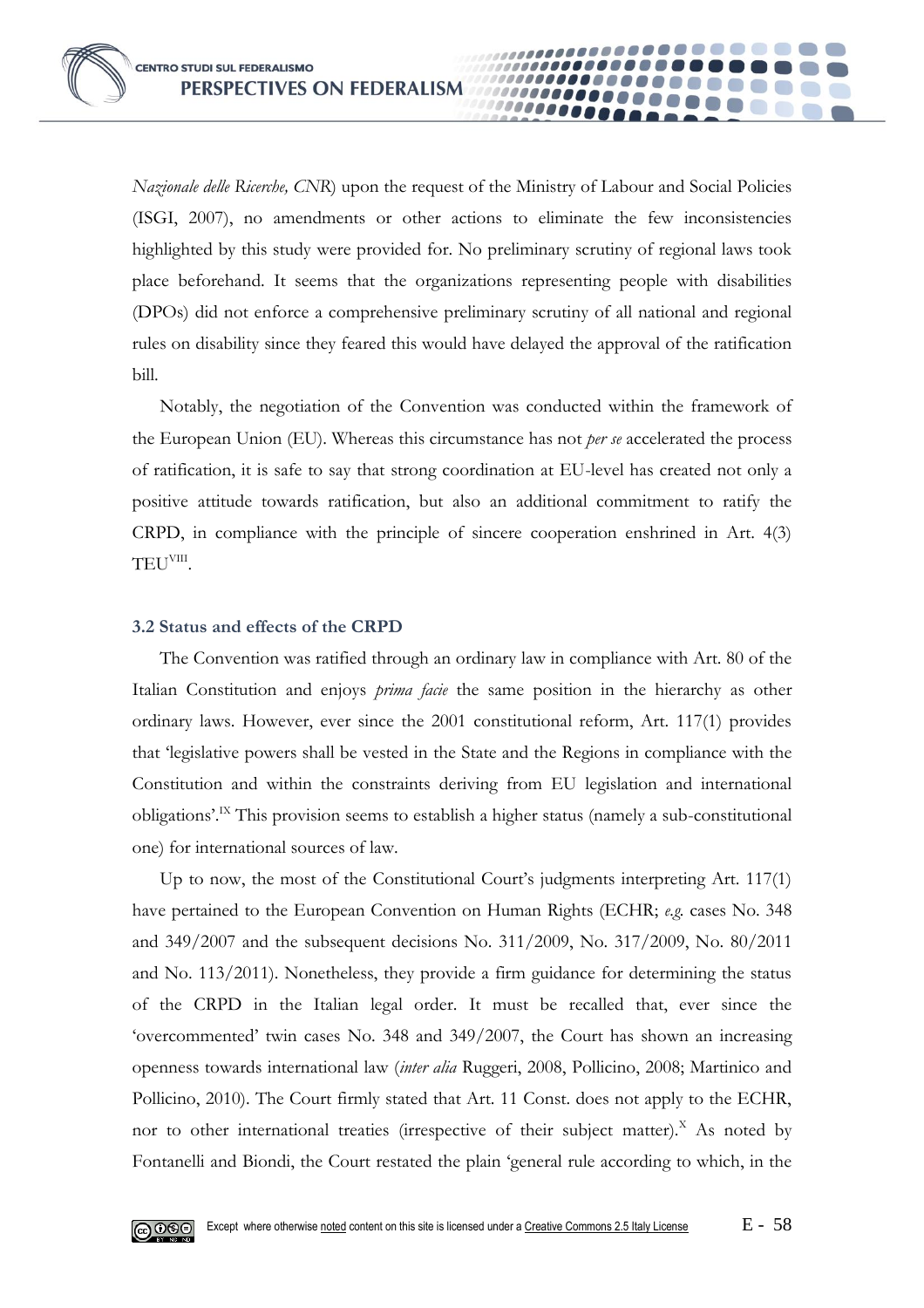absence of any specific constitutional provision, international norms enter the Italian system with the same rank as the Italian legal acts that implement them', but affirms that '[t]he platform of Article 117(1) guarantees an infra-constitutional standing to international treaty law (ECHR included) within the Italian legal order' (Fontanelli and Biondi Dal Monte, 2008). There is a difference of treatment of EU law, which is considered to have quasi-constitutional status and, consequently, to be subordinated not to the entire Constitution, but only to its fundamental principles (this is the famous counter-limits doctrine). In addition, the Court's formal hierarchy-based approach excludes any power for common judges to set aside national legislation in conflict with the ECHR (and, of course, with other international treaties, including the CRPD).

00000

From this it can be inferred that the national norms ratifying the CRPD (like norms ratifying and executing other international treaties) cannot be abrogated by a subsequent law (i.e. *resistenza passiva all'abrograzione*). In addition, with regard to the Constitutional Court's judgments, it has emerged that national judges have to interpret, as far as possible, domestic provisions in a manner consistent with international provision (D'Amico e Randazzo, 2009). When such an interpretation is not feasible, or when a judge doubts an international norm's constitutionality, a constitutional review is necessary on the basis of a potential violation of Art. 117(1) of the Italian Constitution.

However, the status and the effects of the CRPD cannot simply be those of other international sources. This is so because the CRPD is a mixed agreement<sup>XI</sup>, thus it is, at least partially, EU law and should be treated as such. Could we then argue that national judges, in situations governed by EU law, are under the obligation to disallow a domestic provision that contradicts with the CRPD? Indeed not. Because, *in abstracto,* the CRPD seems capable, in light of its objectives and spirit, of conferring rights upon individuals, but the provisions are literally addressed to the Parties. Thus, it might be argued that none of its provisions is sufficiently clear, precise and unconditional to have direct effect under the standard established long ago by the ECJ. Only the ECJ can consider whether or not an international provision has direct effect. Thus, in situations governed by EU law (e.g. State aid), a judge suspecting a contradiction between a domestic provision and the CRPD should probably ask for a preliminary ruling under Art. 267 TFEU. In areas that are clearly outside of EU competence, the judge should first attempt to interpret the national provision in a manner consistent with the Convention. If, despite this attempt, a

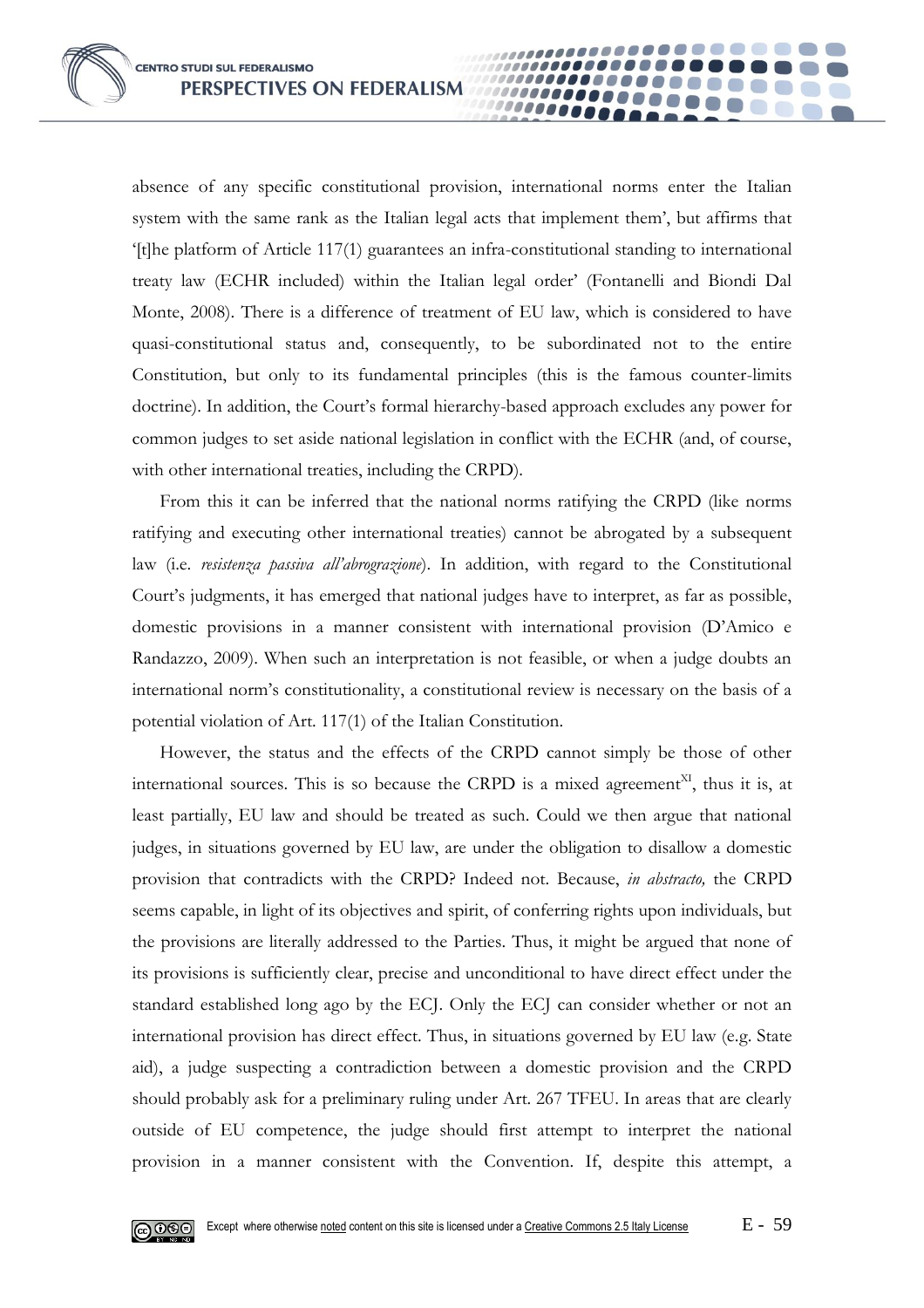contradiction between a domestic provision and the CRPD still persists, the judge should ask for a constitutional review.

10000

Up to now, Italian judges have resolutely applied the principle of consistent interpretation. After the entry into force of the CRPD, many significant cases issued in front of lower courts have interpreted Italian law in light of the principles enshrined in the Convention. One of the first and most relevant cases was the decision issued by the *Tribunale di Varese* on 6 October 2009, in which the court stated that the pragmatic features (modalities) of the 'support administration' provided for in Arts. 405 *et seq*. of the Italian civil code must be determined with regard to the CRPD (Falletti, 2010; Ferrando, 2010).<sup>XII</sup> In recent decisions, administrative tribunals have interpreted the provisions on public contributions to cover the cost of residential treatment for people with disabilities (Art. 3(2-ter) of Legislative Decree 109/1998 and Art. 6 of Law 328/2000) in light of the CRPD.<sup>XIII</sup> The Italian Constitutional Court (ICC) has also relied on the CRPD. It is worth recalling its decision of 22 February 2010, $XIV$  when the ICC declared unconstitutional a provision of the Budget Law 2008 (namely Art. 2(413) and (414) of Law 244/2007) which fixed the number of support teachers for children with disabilities in public schools and abolished the possibility (provided for in Art. 40 of Law 104/1992) to hire additional support teachers with fixed-term contracts in order to provide specific additional educational assistance to children with serious disabilities (Troilo, 2012). The ICC declared that Art. 2 of the Budget Law infringed upon the right to education of children with disabilities, which is set forth in Art. 38(3) and (4) of the Constitution<sup>XV</sup>, and the principle of equality. Nonetheless, in defining the content of the fundamental right to education, and as part of its *ratio decidendi,* the Court referred to Art. 24 of the CRPD.

## **4. Reshaping Italian Disability Policy Making**

#### **4.1 The Directorate-General for Inclusion and Social Policies as a Focal Point**

As mentioned above, Italy has taken the obligation to 're-shape' disability policy making very seriously. It thus started the CRPD implementation process by designating the focal point and the coordination mechanism: both of them coincide with the Directorate-General for Inclusion and Social Policies (hereafter 'the Directorate'), which recently replaced and absorbed both the Directorate-General for Inclusion, Social Rights and Social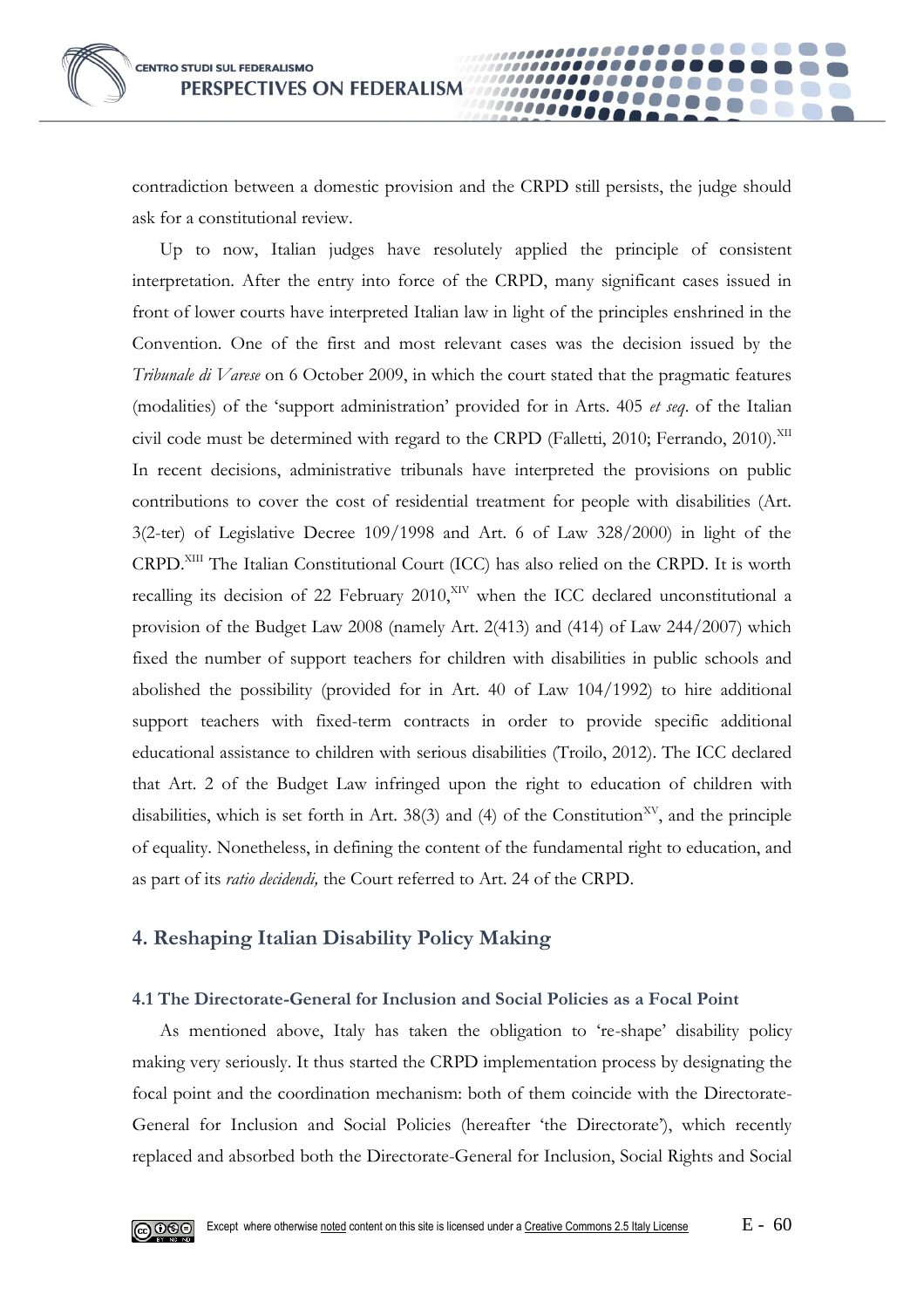Responsibility and the Directorate-General for Governing the Social Policy Fund and Monitoring Social Expenses<sup>XVI</sup>. Unsurprisingly, as in the majority of EU Member States<sup>XVII</sup>, Italy thus designated as focal point for matters relating the implementation of the Convention an internal organisation of the Ministry of Labour and Social Policies, and it seems that no other options had been considered.

00000

The Directorate has (probably) been deemed by the Italian authorities to be the most appropriate focal point since it has traditionally been in charge of disability matters. Nonetheless, even if the requirement that the focal point(s) must be at governmental level is fully accomplished, this choice could be questioned.

In general, the preference for a social affairs-related structure has been criticised by many commentators (EFC, 2010) and by DPOs since this does not fully reflect the comprehensive human rights approach to disability envisaged by the CRPD. It was suggested that the focal point should have been placed within ministries dealing with justice, human rights or under the jurisdiction of the office of the Prime Minister to symbolize the rejection of the outdated model of compartmentalising persons with disabilities solely based on their perceived inadequacies.<sup>XVIII</sup> As regard Italy, the scope of action of the Directorate may seem, at a first sight, too weak to transform (or, better still, to revolutionize) the still limited scope of disability policy. One might also sustain that the Directorate is too 'specialized': it does not cover all the fields touched upon by the Convention, but mainly addresses issues related to employment, social affairs, and nondiscrimination without any (at least explicit) wide-ranging rights-based approach. It might also be argued that, in view of effectively implementing the CRPD's far-reaching provisions, other structures should have been elected as 'focal point': e.g. the Interministerial Committee for Human Rights (*Comitato interministeriale per i diritti umani*, *CIDU*) attached to the Ministry of Foreign Affairs<sup>XIX</sup>. This body could be deemed more appropriate to reflect the human rights-based approach of the Convention. In addition, the CIDU already plays the role of focal point as regards other UN treaties and the Council of Europe and, in any event, it will be in charge of submitting/presenting a report to the CRPD Committee as well as preparing answers and explanations if requested so by the UN organ. Another option that would have deserved to be explored is the choice of the Presidency of the Council of Ministers (i.e., the Prime Minister) as focal point: in this case,

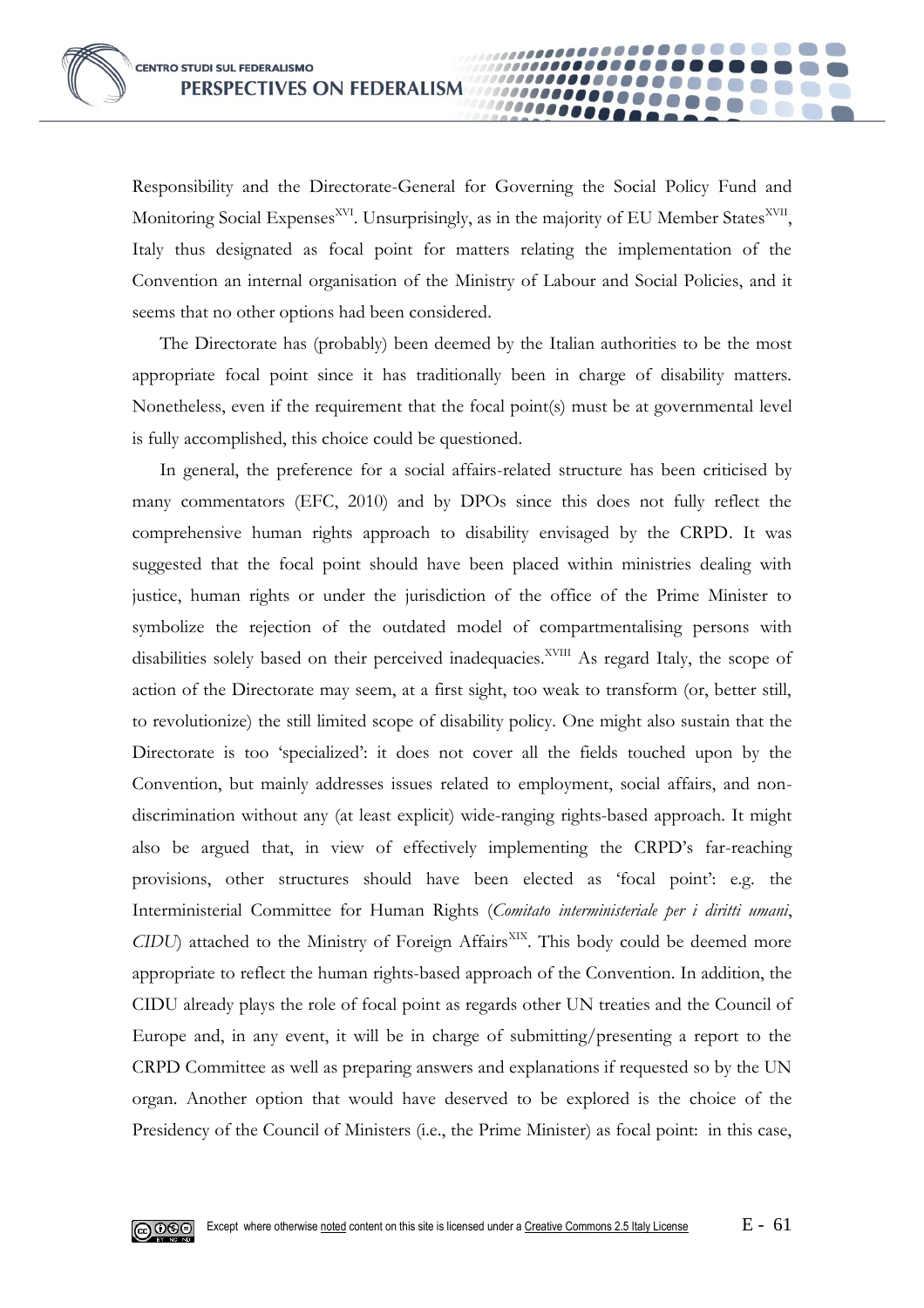

the focal point would have had the significant power to require cooperation from other ministries, thus mainstreaming disability.

*.....* 

Despite this criticism, it must be recognised that the choice does not automatically neglect the conception of disability as a human rights issue, nor the social model itself. The Directorate fulfils many of the expectations as to what a focal point should do, and its mandate includes the tasks to build capacity within the government on disability-related issues and to contribute to the development of policies and legislation that affect disabled people. In addition, from the very beginning the Directorate has pursued the aim of implementing the social model of disability as envisaged by the Convention and, since it also acts as the secretariat within the National Observatory (as it will be discussed further), $X<sup>X</sup>$  has attempted to create fruitful conditions in order to mainstream the rights of people with disability.

Like other countries<sup>XXI</sup>, Italy clearly opted for a single focal point: unlike for example in France,<sup>XXII</sup> where all administrations, services and bureaus involved in disability policy are responsible for matters related to the implementation of the CRPD, no other focal points at the ministerial level were formally appointed; nor were regional focal points designated.

Even if there is no fixed scheme, different horizontal focal points dealing transversally with disability policy within their respective competences have been considered a viable and remarkable solution, in particular to foster the implementation of the social model envisaged by the CRPD (de Beco, Hoefmans 2009). In this respect it might be noted that the Italian option of a single focal point at the ministerial level can prove useful for rationalising and centralising all possible institutional players involved in disability policy and represents considerable strengths. A single focal point can be the driver of a consistent national disability policy agenda and may be more efficient, since it avoids duplication of functions. By contrast, a proliferation of focal points may seriously endanger the efficiency and effectiveness in the implementation of the Convention. A single focal point minimises the risk that when many are comptenet, in the end no one is really responsible for the proper transposition of the CRPD into the domestic legal framework. Moreover, in times of economic crisis, a single focal point is probably 'less expensive' and makes it possible to devote resources to the substantive implementation rather than to structural aspects. Lastly, it is easier both for persons with disabilities and international institutions to identify the body responsible for implementation.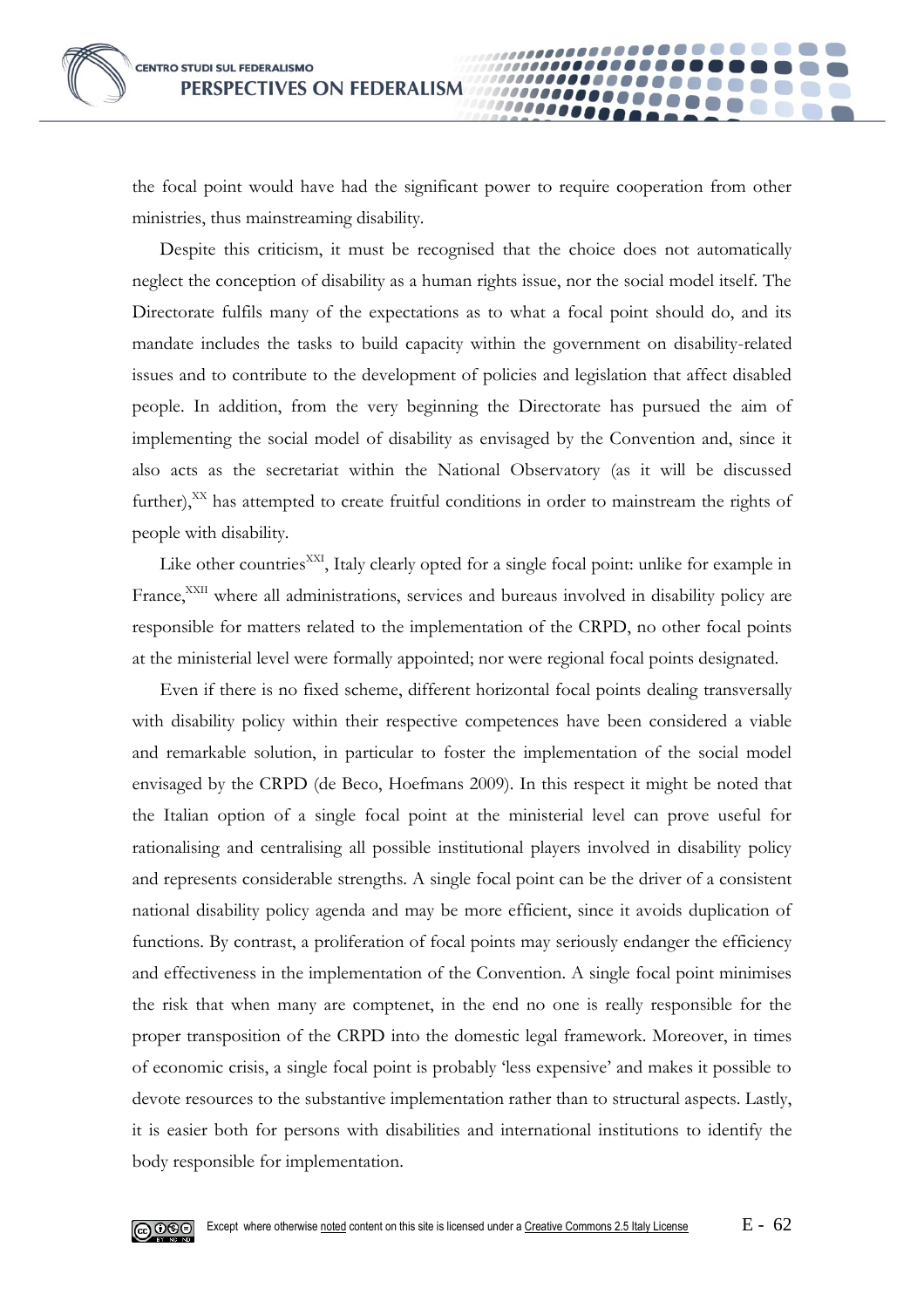In any case, and regardless of any reproach that can be raised, the capacity of the Directorate as a focal point to competently and resourcefully carry out the tasks provided for in Art. 33(1) and to mainstream disability is to be verified *in concreto* and in the long run. Up to now, there are no major achievements directly and exclusively attributable to the Directorate itself.<sup>XXIII</sup> However, the Directorate has occasionally collected suggestions for legislative reform by civil society actors, thereby maintaining a link with NGOs and citizens. In addition, and as we will discuss in the subsequent section, in its capacity of technical secretariat to the National Observatory (Art. 4 of Decree 167/2010), it has provided a remarkable contribution to preparing the biannual action plan on disability.

00000

#### **4.2 Where Are the Regions?**

Several focal points covering each of the different layers of government (local, provincial, regional, national) have also been envisaged to ensure the implementation of the CRPD in regional or federal states, involving all territorial administrations which have relevant competences in the fields covered by the CRPD (de Beco, Hoefmans, 2009: *passim*). In order to ensure the respect of their territorial structures, some EU States have opted for several focal points, for example the UK<sup>XXIV</sup>, Belgium<sup>XXV</sup> or Austria<sup>XXVI</sup> By contrast Italy, which can certainly be described as a regional (Anzon-Demmig, 2008; Caretti and Tarli Barbieri, 2009) or even a '*de fa*cto federal system' (Bilancia et al., 2010), chose quite surprisingly to create a single focal point, and this choice cannot but be questioned.

It should be recalled that the legislative competence over disability matters is shared between the State and the Regions, and that the boundaries between their respective competences are not clear as they pretend to be. Art. 117 of the Italian Constitution gives the State the exclusive legislative power over the 'determination of the basic level of benefits relating to civil and social entitlements to be guaranteed throughout the national territory' (so called *LEP*). According to this provision, national law must define binding financial thresholds which are essential to guaranteeing civil and social rights. The Regions cannot limit or condition these thresholds (*ex pluribus* Guiglia, 2007). In addition, the State has exclusive legislative power on 'general provisions on education' and 'social security'. The competence on 'job protection and safety', 'education, subject to the autonomy of educational institutions and with the exception of vocational education and training', 'large transport and navigation networks', 'communications', 'national production, transport and

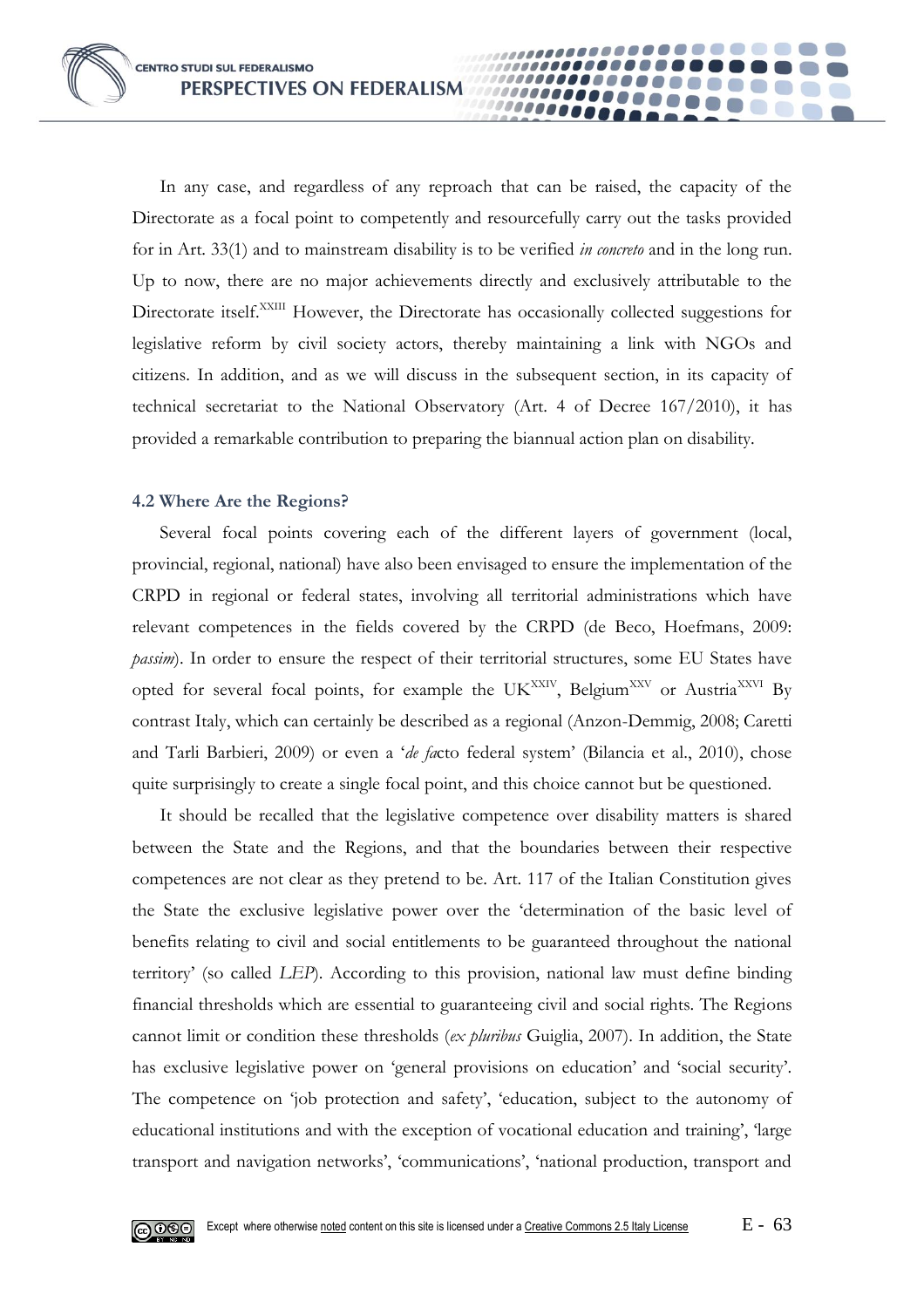distribution of energy', 'complementary and supplementary social security', 'co-ordination of public finance and taxation system', and on the 'enhancement of cultural and environmental properties, including the promotion and organisation of cultural activities' is shared between State and Regions. Moreover, the 'Regions have legislative powers in all subject matters that are not expressly covered by State legislation'.

00000

The State certainly has strong legislative powers over disability issues, since it is in charge of the 'determination of the basic level of benefits relating to civil and social rights'. Such a cross-cutting national competence implies that whenever a regional law provides for benefits related to civil or welfare rights, it must be subordinated to the national law that establishes the minimum standards with regard to those rights<sup>XXVII</sup>. Up to now, the Constitutional Court has recognised this key responsibility of the State in legislating on disability. Accordingly, it has so far rejected a constitutional review for violation of the division of competences of the most important national pieces of legislation on disability, the abovementioned Law 104/1992, and of other national laws. However, there is a myriad of regional laws and regulations governing the situation of people with disabilities, and coordination between State and Regions is essential to exert the full potential of the CRPD.

Representatives of the so called State-Regions Conference (Conferenza Stato-Regioni)<sup>XXVIII</sup>, a cooperative body established to discuss issues of regional interest, are included in the National Observatory, which is preparing the future national action plan for disability. Thus, a certain degree of coordination is achieved within the National Observatory. However, it is fairly unclear whether and how further and additional contacts with the Regions will take place. Moreover, at present, there is no sign of projects or attempts to appoint regional focal points.

It seems at least regrettable that there is no formal and explicit involvement of the Regions in the implementation process. The lack of regional focal points can (potentially) cause gaps and inconsistencies and may jeopardize the attainment of the objectives of the Convention, but more generally it can hamper the realization of an effective disability policy making structure. In addition, this choice seems to frustrate the subsidiarity principle and the principle of autonomy, expressly affirmed in the Italian Constitution<sup>XXIX</sup>.

Thus, even if the choice of electing a single focal point is formally obedient to Art. 33(1) CRPD and brings considerable practical (and financial) advantages, it is uncertain whether this solution really fits into the Italian system in the same manner as it might be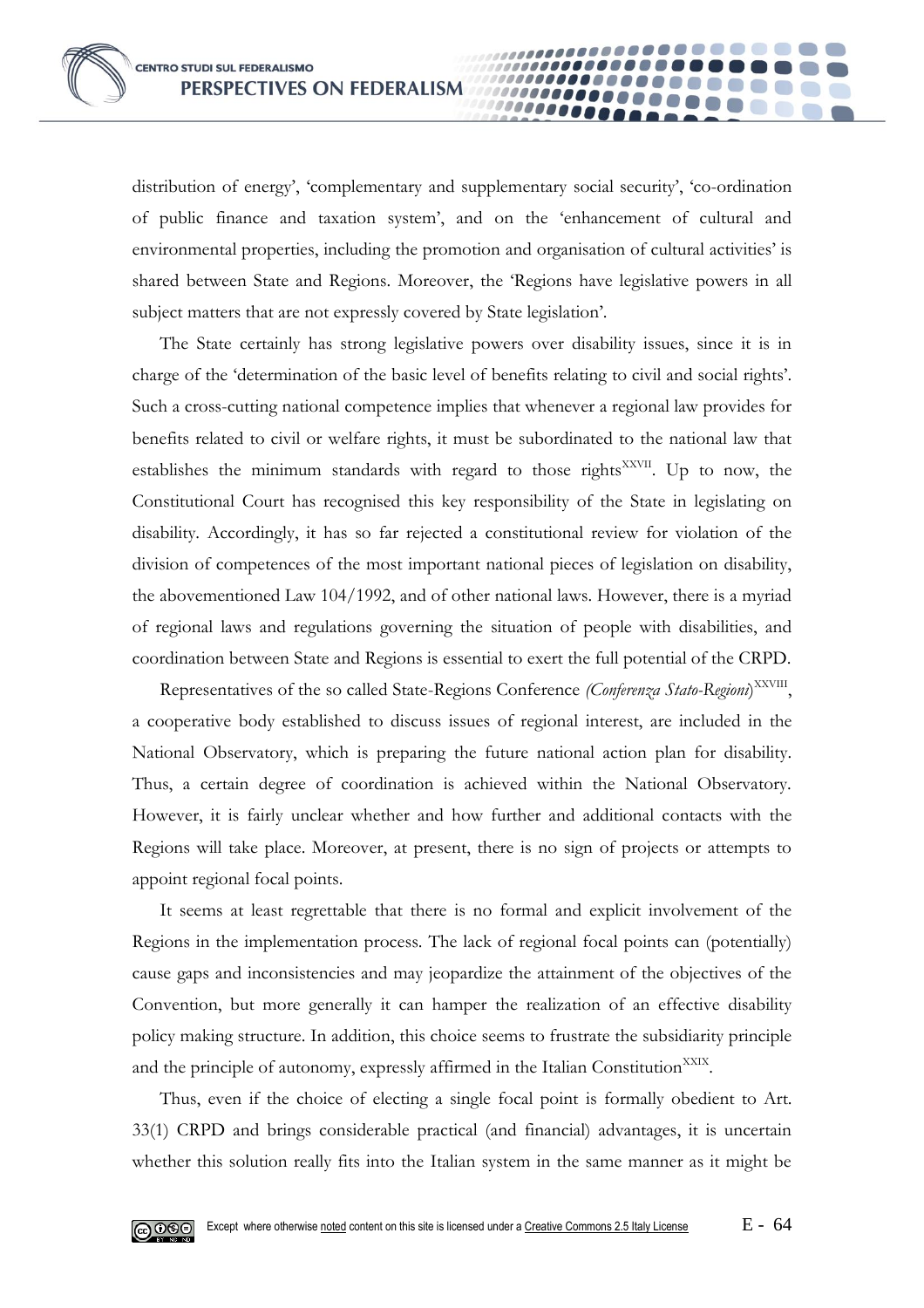adequate for States with a minimum level of decentralization (traditionally referred to as unitary).

00000

## **4.3 The Directorate-General for Inclusion and Social Policies as a Coordination Mechanism: What kind of coordination will be provided?**

As regards the designation of the Directorate as coordination mechanism, a few remarks can be added.

First, it is useful to recall that the Convention does not provide for a clear distinction between the focal point and the coordination mechanism, neither from the point of view of the structural requirements nor the functions to be performed. The doctrine has also been quite vague. Even the OHCHR study has not provided a fruitful and lucid guidance, since it advocates the designation of an overall focal point, *in toto* similar to the coordination mechanism, and it is unclear how this would distinguish itself from the coordination mechanism, where it exists (UN Human Rights Council, 2010, para. 33). The Italian choice to designate the same Directorate reflects this substantial lack of clarity.<sup>XXX</sup>

It must be noted that the Directorate should carry out horizontal coordination (i.e. among different Ministries within the Government). However, it is not certain how this is taking place. Despite the fact that informal coordination has taken place up to now, no relations with other bodies or directorates in other Ministries have been formalized. In addition, there is no involvement of parliamentary structures. That is quite surprising given that Parliament alone enjoys legislative power, i.e. the capacity to adopt appropriate laws to implement the Convention.

As regard vertical coordination (i.e. cooperation among different level of governments), there seems to be, at present, no open cooperation with the Regions. This is probably so because, as we will see in the subsequent section, such coordination is taking place within the National Observatory, which is a true composite body in which representatives of the government, local authorities and civil society try to find a synthesis to implement the goals put forward by the CRPD.

The coordination mechanism should have been an opportunity to reinforce the cooperation among different ministries (an explicit commitment of the Directorate in this respect in view of fully implementing the Convention), but also to reinforce vertical coordination among different territorial administrations. However, it appears that the

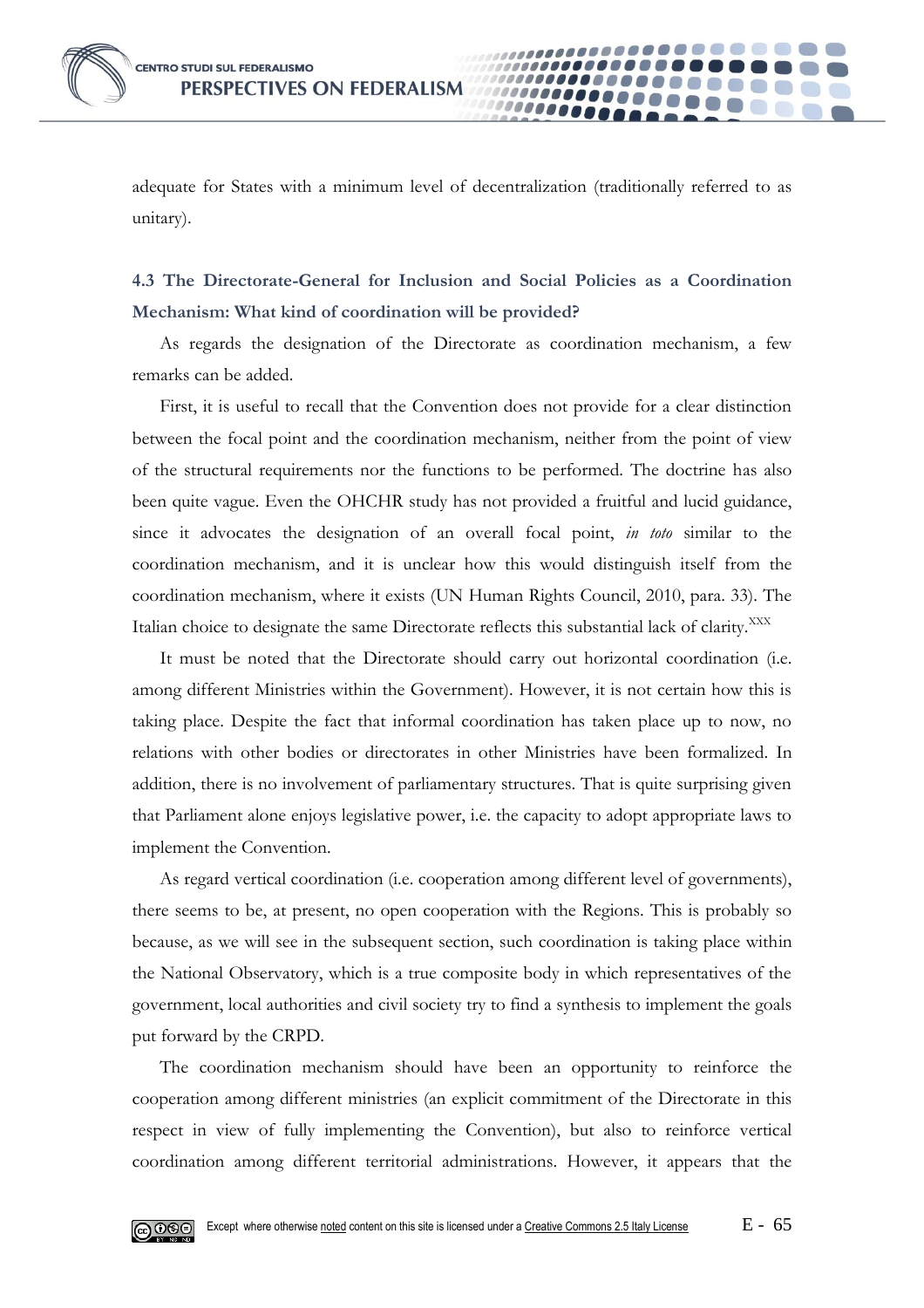

formal coincidence among focal point and coordination mechanism and the substantial absence of coordination with the Regions blur the situation and ultimately frustrate the spirit of Art. 33(1) CRPD in this respect.

00000

# **5. Independent Monitoring or Government Control over the Convention?**

# **5.1 The National Observatory on the Situation of Persons with Disabilities: A Brief Overview**

The complexity of the transposition of Art. 33(2) CRPD is well known and recognised by both scholars and DPOs. The difficulty of setting up an independent mechanism compliant with the *Paris Principles*, especially for those countries which do not have a National Human Rights Institution (NHRI) (de Beco, 2011; de Beco, 2008), and the need for a framework capable of carrying out the complex tasks mentioned under Art. 33(2) have challenged several States. Many of them, also within the EU, are still in the process of choosing whether to designate or establish a framework, as well as examining how to set up an independent mechanism. Even in Sweden, a country with a strong welfare structure and an efficient and well-rooted disability policy, the implementation of Art. 33(2) has encountered some troubles.

By contrast, Italy did not vacillate and, from the very beginning, opted for setting up a new structure, the National Observatory on the Situation of Persons with Disabilities (*Osservatorio nazionale sulla condizione delle persone con disabilità*).

The National Observatory was envisaged in the ratification law (i.e. in Art. 3 of Law 18/2009) and then created by a specific bylaw, Decree No. 167 of 6 July 2010 (Regulation of the National Observatory, hereinafter Decree 167/2010), XXXI which entered into force in October 2010. The text of the Regulation was preceded by a consultation process which involved all major DPOs and is the result of a common will to create an adequate body to fully implement the Convention.<sup>XXXII</sup> Nevertheless, it seems that no other options but the creation of this Observatory were taken into consideration: neither the creation of an NHRI nor the creation of a framework was examined. A subsequent Ministerial Decree of 30 November 2010 set up the National Observatory and nominated its members.

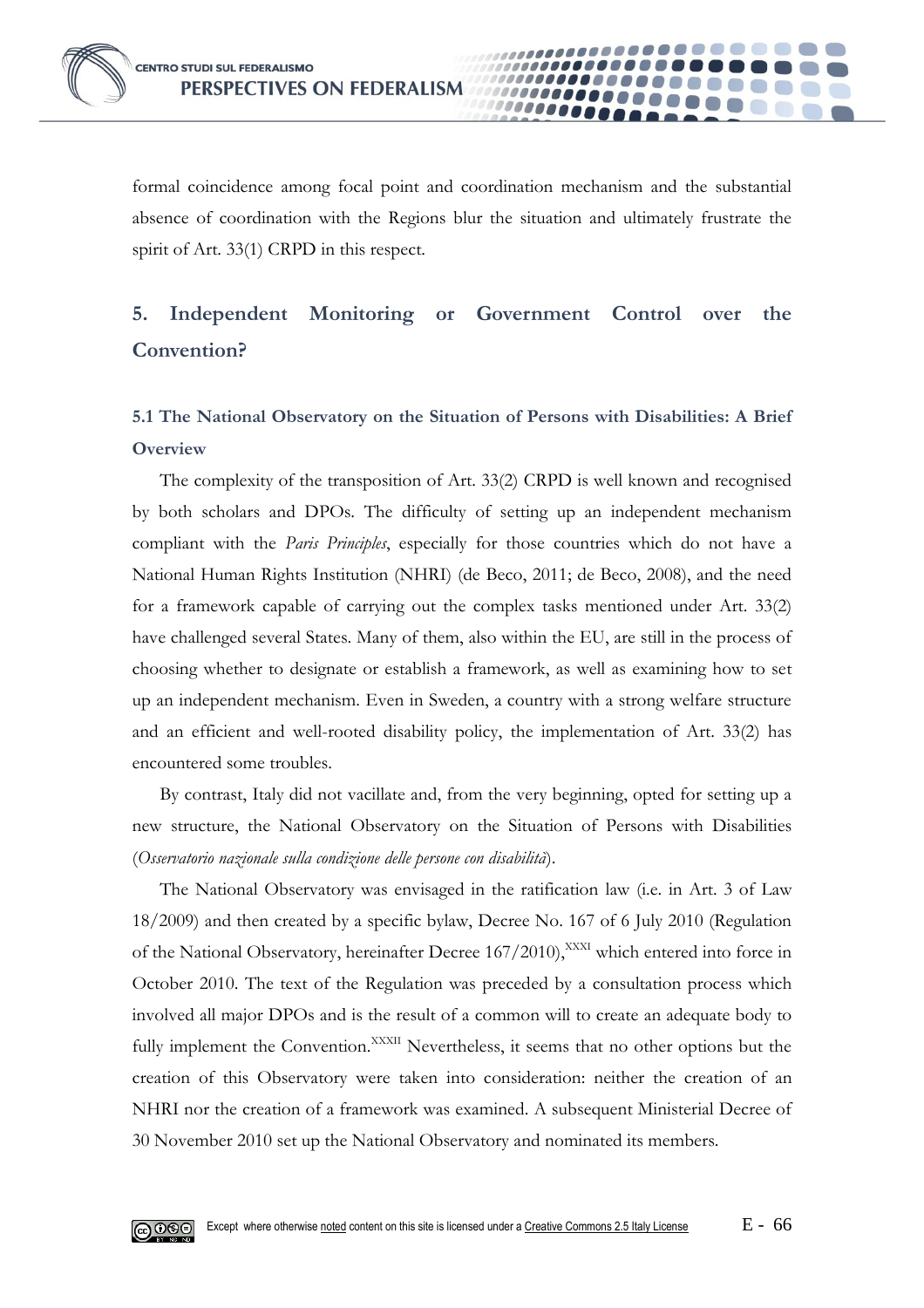With regard to its structure, the Observatory is organisationally placed within the Ministry of Labour and Social Policies in Rome (Art. 1 of Decree 167/2010) and also financed by it. In compliance with Art. 4(1) of Decree 167/2010, the Directorate-General for Inclusion and Social Policies functions as the Observatory's technical secretariat.

00000

According to Law 18/2009, the number of members should not exceed 40 and must respect the principle of equal opportunities between men and woman. The Decree of 30 November nominated 40 members, which included nine representatives of various ministries, two representatives of local authorities (of Province and Municipalities, respectively), two representatives of the Conference State-Regions, two representatives of the Social Security Institutions (*INPS* and *INPDAP*), one representative of the National Statistics Institute (*ISTAT*), seven representatives of social partners (trade unions and industry organisations), 14 representatives of organisations of persons with disabilities (many of them part of the National Council on Disability, the *Consiglio Nazionale sulla Disabilità CND*) XXXIII as well as three independent experts. The National Observatory also includes ten permanent guest members (*invitati permanenti*), without voting rights, who are mainly representatives of civil society<sup>XXXIV</sup>. It is not clear what the function of these participants is, but they certainly increase the inner pluralism of the body and could provide input and feedback on the activities carried out. The National Observatory is chaired by the representative of the Ministry (Art. 3 (2) of Law 18/2009).

Within the National Observatory, according to Art. 3 (1) of the Decree 167/2010 a Scientific Committee was constituted. This Scientific Committee is composed of two representatives of the Ministries (namely one representative of the Ministry of Labour and Social Policies and one representative of the Ministry of Health), one representative of the Regions and one of the local authorities, three representatives of organizations of disabled persons, and three experts (chosen by the Ministry). Its task is to determine the technical orientation of the Observatory.

With regard to its mandate, Art. 1 of Decree 167/2010 expressly defines the National Observatory as a consultative body in charge of technical-scientific support for the elaboration of national disability policies. Its tasks are namely to promote the implementation of the Convention, to prepare the biannual action plan for promoting rights of persons with disabilities, to monitor disability policies in Italy, and to promote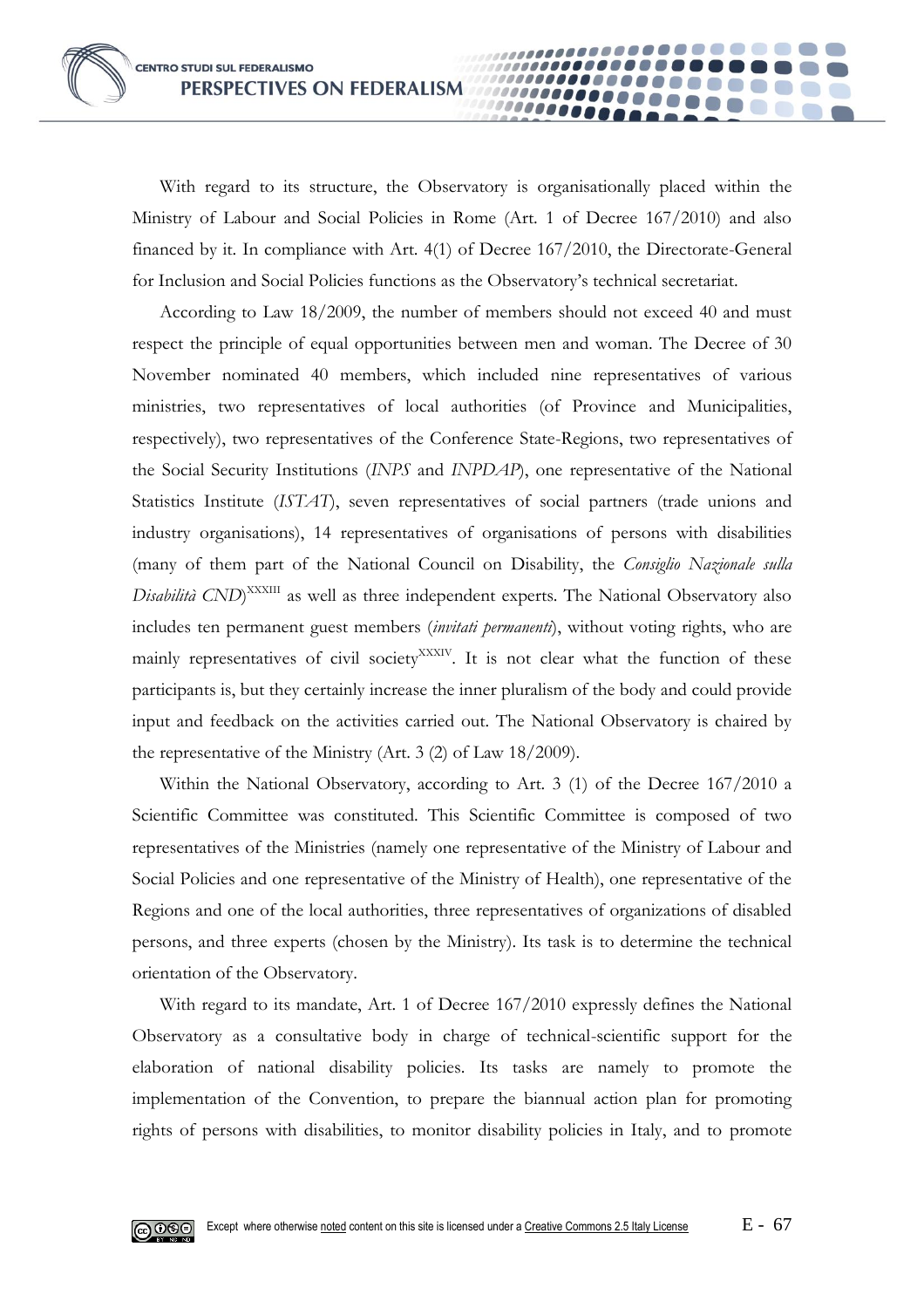studies and research activities on disability, including the collection of statistical data on the situation of persons with disabilities.<sup>XXXV</sup>

00000

The preparation of a biannual action plan is certainly one of the most noteworthy tasks. In particular, the plan is to be discussed in and prepared by the National Observatory. It is then to be adopted by Decree of the Presidency of the Republic upon the proposal of the Ministry of Labour and Social Policies, after approval by the Council of Ministers, thus taking the rank of a bylaw.

It must be noted that the National Observatory is provided with an annual budget of 500.000 EUR, from 2009 to 2014, funded by the general budget of the Ministry; decisions on the use of funds are taken by the Ministry and the Observatory (by consensus)<sup>XXXVI</sup>. In 2010, almost the whole annual budget was spent on an agreement with the Institute for the development of vocational training of workers (*Istituto per lo sviluppo della formazione professionale dei lavoratori*- ISFOL) for the preparation of the biannual action plan. In 2011, most of the budget was allocated for an agreement with ISTAT on the collection of updated statistical data on disability.

Remarkably, the National Observatory has started to operate relatively quickly after its creation, not least thanks to the pressure placed on it by DPOs. After its first meeting, which took place on 16 December 2010, the National Observatory began to elaborate a procedural document to establish its own working scheme. On May 2011, Methodological Notes on the organization of the work of this body were released, approved on 6 July 2011. The latter (soft law) document was the first tangible act of the National Observatory itself, and shows a strong commitment to the preparation of the report to be submitted to the CRPD Committee, to the biannual disability action plan setting forth policy priorities as well as to the revision of statistical indices to monitor the implementation of the Convention more effectively. Through these Notes, six working groups were constituted, each of them 'chaired' by a DPO member. Each group undertook a separate line of analysis with a somewhat different purpose, and the results of each have been gathered to contribute to the elaboration of the State report to be submitted to the CRPD Committee.

#### **5.2 Strengths and Weaknesses of the National Observatory**

Since Italy does not have a NHRI and the wording of the Convention leaves the door open to the designation of a single existing (or new) independent mechanism as a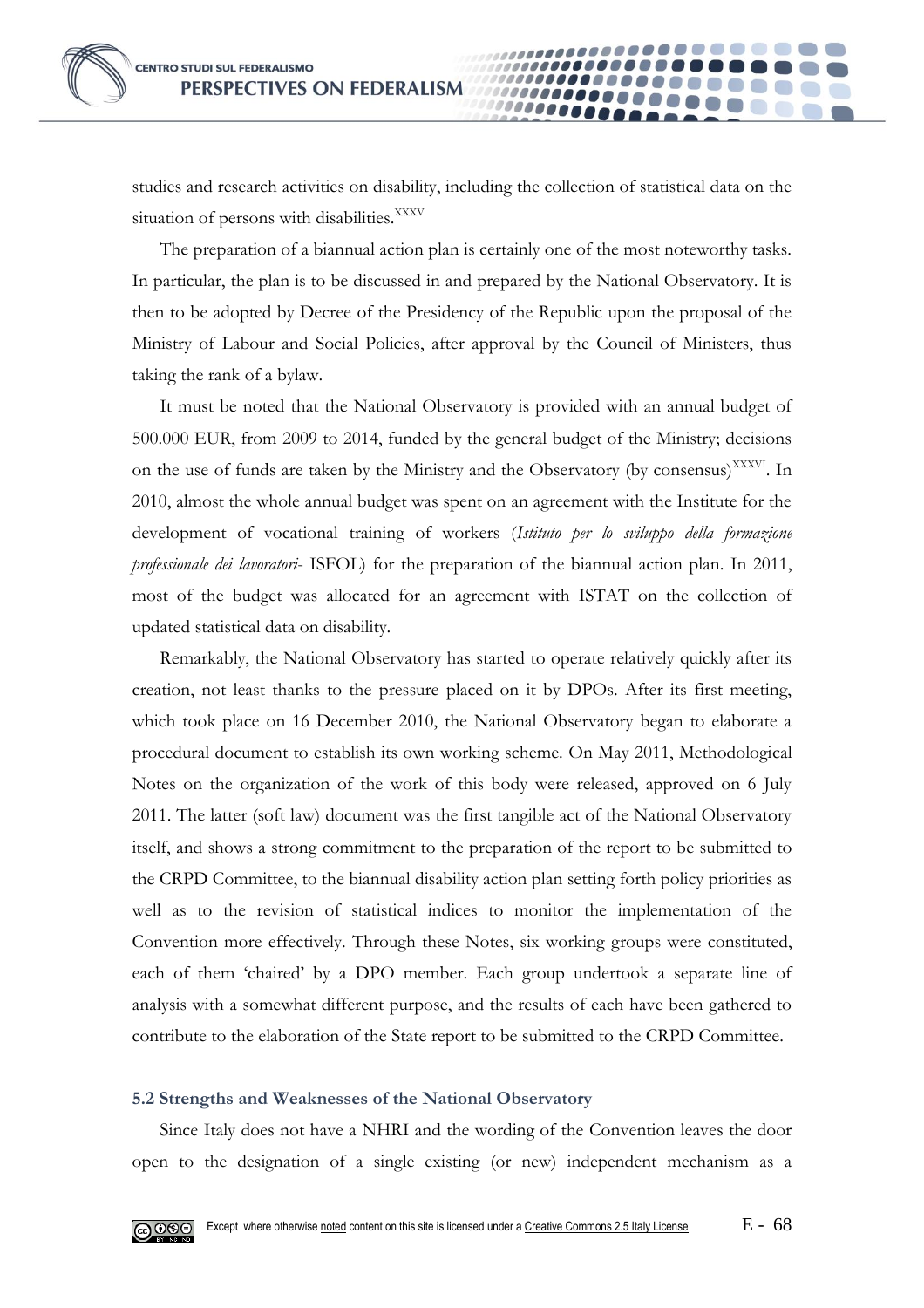framework, the choice to create a new body was probably the most suitable and easiest way to implement Art. 33(2). Nevertheless, from the overview provided above, it lucidly appears that the National Observatory is an 'odd', hybrid body, more similar to the coordination mechanism of Art. 33(1) than to the monitoring mechanism envisaged in Art. 33(2). It is certainly an interesting body and presents considerable strengths, but also important weaknesses and a substantial lack of compliance with the *Paris Principles*.

00000

As mentioned above, according to these principles, independence and pluralism of a mechanism must be guaranteed. In particular, independence has a triple meaning in the *Paris Principles*: functional independence (i.e. freedom from governmental interference), personal independence (i.e. the members of the mechanism should be able to act in a pressure-free environment and be appointed according to a fair and clear procedure), and financial independence (i.e. the independent mechanism must have sufficient resources at its disposal and manage its own budget, that is decide by itself how best to allocate funding).

It appears at first glance that the composition of the National Observatory is plural and ensures appropriate inputs from different sectors in society while offering an opportunity to confront different perspectives, but that is also ensures the mainstreaming. In addition, it is remarkable that representatives of the Regions are also part of this body. This can help to ensure a certain degree of coordination in implementing the Convention, especially in areas of regional competence. The number of people with disabilities appointed as members is also noteworthy, especially considering that initially it was provided that only a minimum of 20% of DPO members should sit within the National Observatory<sup>XXXVII</sup>.

But even if a pluralist representation of social forces is ensured, functional and financial independence is far from guaranteed. Government departments are heavily represented and, differently from what happens for example in the Austrian *Monitoringausschuss*, they also participate in the deliberations. As mentioned, this considerable presence of members of the bureaucracy makes the Observatory an amalgam, more similar to a coordination body than to the framework/independent mechanism provided for in Art. 33(2). In addition, the National Observatory is not given a fully independent budget: the amount allocated to it comes from the budget of the Ministry, even if expenditures are agreed concomitantly.

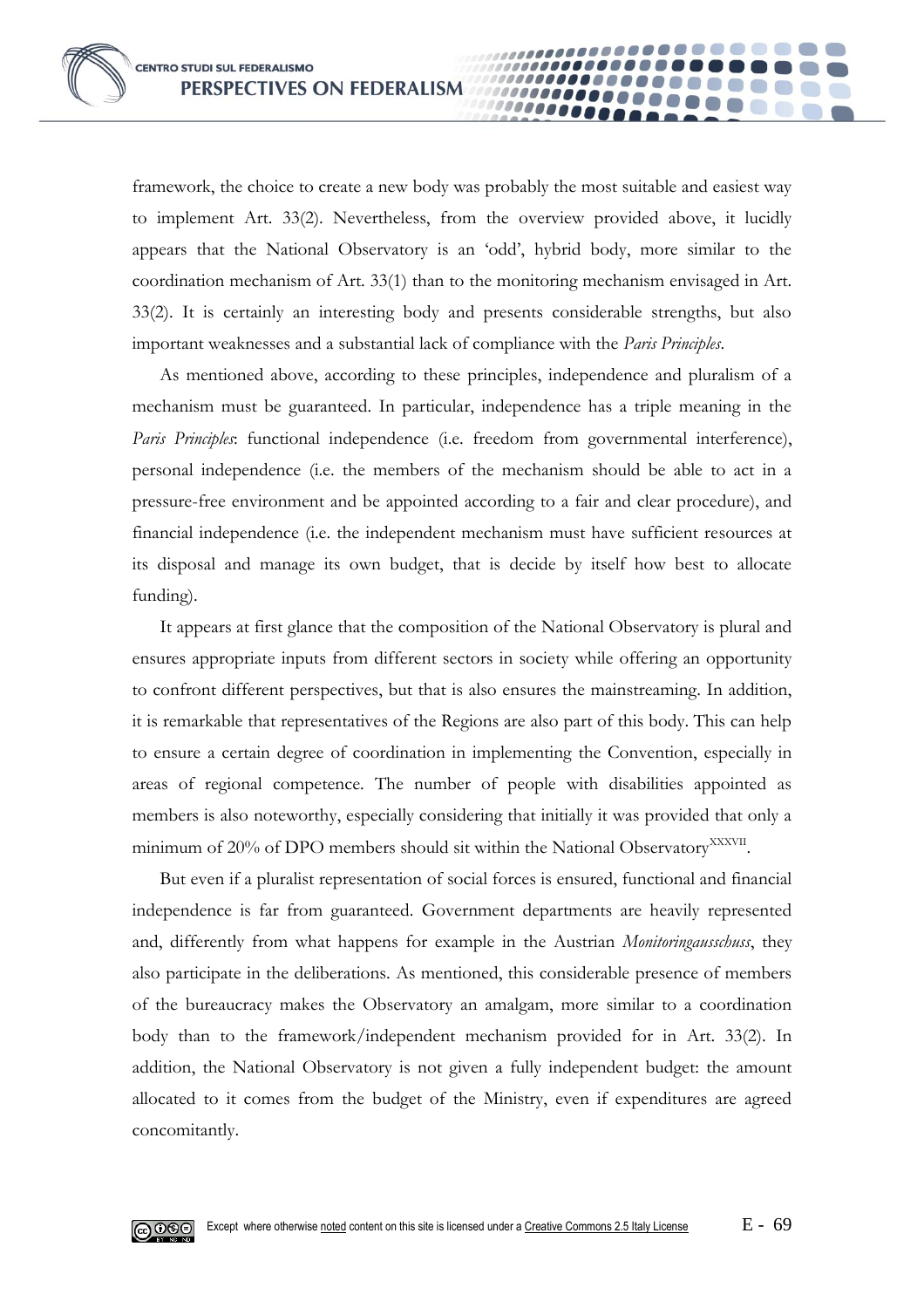The Scientific Committee inside the National Observatory also has a pluralist composition: it creates the impression of a sort of 'small Observatory'. It is notable that the Committee is linked to civil society: the fact that three of its members come from DPOs unequivocally shows an effort to include persons with disabilities in the monitoring process, as required by Art. 33 CRPD. It is also apparent that the Committee is intended to be a technical body, but it is not really clear whether it should represent an independent mechanism. It is evident that in terms of lacking organizational and functional independence this does not comply with the *Paris Principles*. A crucial point is that, again, many of its members are representatives of the ministries and, more generally, of the public administration. In addition, the tasks given to the Scientific Committee consist more in technical advice to the implementation process of Convention, rather than in monitoring, promoting and protecting it.

100000000 10000

Even if the terms 'framework, including one or more independent mechanisms' may be considered ambiguous, it has been underlined by many scholars that such a framework must include truly independent mechanisms, since the promotion, protection and monitoring of the implementation of the Convention must be carried out by bodies that fully comply with the *Paris Principles*. Although the wording of Art. 33(2) leaves the Parties with a great deal of flexibility and allows the inclusion in the framework of different organs and institutions (e.g. parliamentary commissions, judicial organs…), it imposes the designation and establishment of one (or several) independent mechanism(s) fully compliant with the *Paris Principles*. The National Observatory and its Scientific Committee are quite far away from being free from any governmental interference

Finally, as regards the Observatory's tasks, Art. 33(2) makes it clear that there are three distinct (but inextricably linked) dimensions of the assignment to be carried out by any framework: protect, promote and monitor the implementation of the CRPD. In this respect, the OHCHR study affirms that 'promotion' includes a broad range of activities, from awareness raising to scrutiny for compliance of existing national legislation, regulations and practices (UN Human Rights Council, 2009, para. 64).<sup>XXXVIII</sup> Analogously, the task of 'protection' includes investigation and examination of individual and/or group complaints, the provision of mediation, strategic litigation, and even representing plaintiffs in front of courts and tribunals (UN Human Rights Council, 2009, para. 66). Lastly, the OHCHR study explicitly states that 'monitoring' can only be achieved through assessing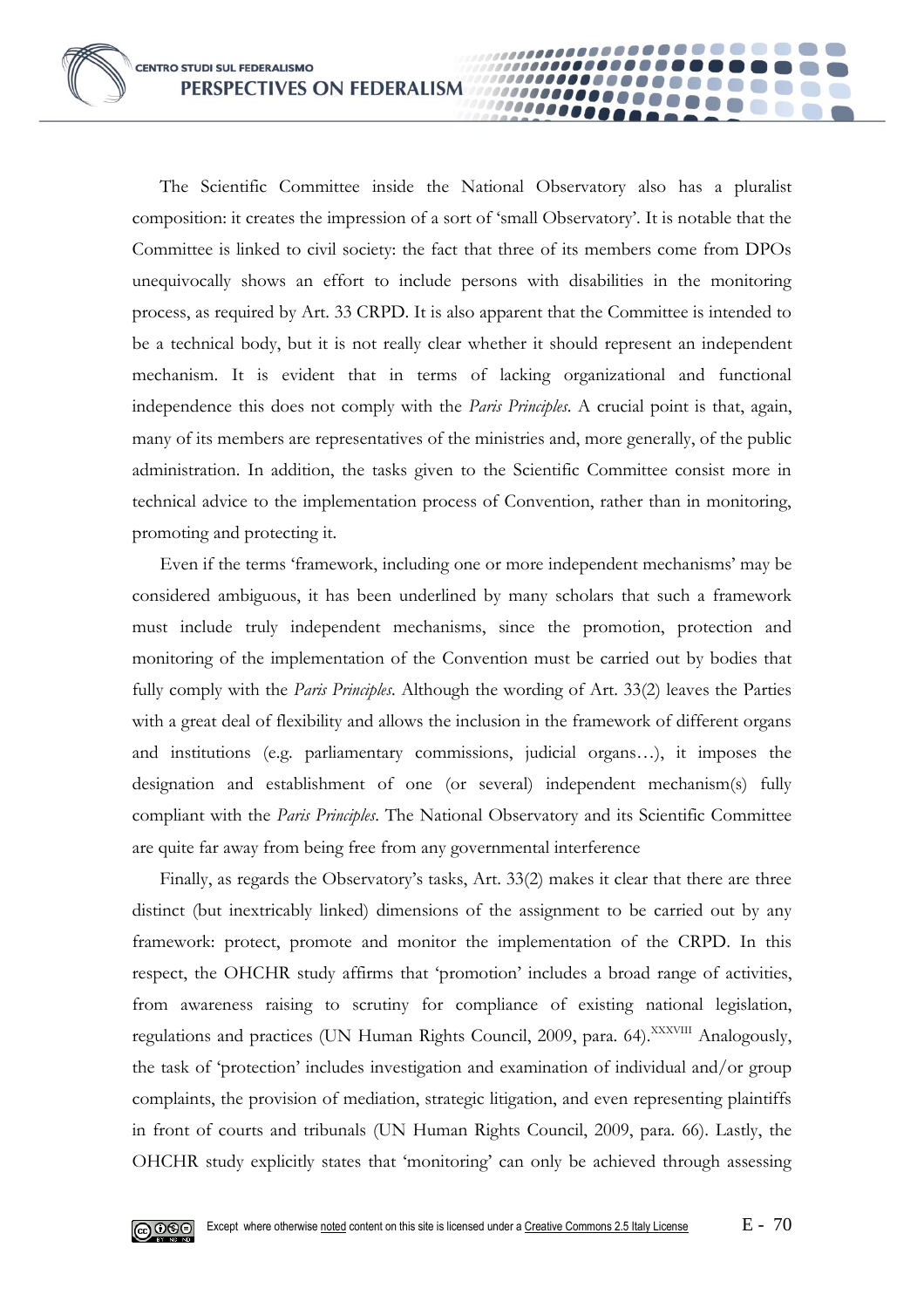progress, stagnation or retrogression in the enjoyment of rights over a certain period of time (UN Human Rights Council, 2009, para. 77).<sup>XXXIX</sup> The activities of the National Observatory, mentioned in Art. 3(5) of Law 18/2009, allude to the monitoring of the implementation of the Convention, as well as to promotion of the rights of persons with disabilities. But the task of protection is not even mentioned. Certainly the framework is unable to carry out any form of quasi-judicial function.

00000

This analysis of the National Observatory makes apparent there was a valuable attempt to create a pluralist, participatory, specialized and multifunctional body. However, due to its substantive lack of compliance with the *Paris Principles*, one may easily conclude that Italy has not properly implemented Art. 33(2) CRPD yet.

#### **5.3 Is there Room for Improvement?**

On the basis of the arguments cited thus far, the establishment of the National Observatory is (at least) insufficient to comply with Art. 33(2) CRPD, as it was also noted in the *ISGP*'s study<sup>XL</sup>. Since at this stage a modification of the body is unlikely to happen, an easy way out would be to create, in addition, a truly independent para-judicial body, i.e. an independent administrative authority, modelled after other administrative authorities (e.g. the Antitrust Authority, or the Data Protection Authority). This means that it should be authorized to hear and consider complaints and petitions and conciliate or issue binding decisions – the National Observatory does not have any of these prerogatives.

The creation of an NHRI would, probably, be the best option *in abstracto* (better even than the setting up of an independent administrative authority), but it is difficult to predict whether this is feasible. Indeed, a new law on the creation of an Italian NHRI is currently under consideration in the Senate, but it is not clear when (and if) it will be approved.<sup>XLI</sup> It must be noted that the bill under discussion is the latest in a series of drafts never passed: a first draft law was already approved in April 2007 by the Chamber of Deputies, but remained to be endorsed by the Senate. Another draft was introduced into the Senate in late 2009 and discussed in February 2010. The current bill, presented on 5 May 2011, is going through a complex parliamentary *iter*: the upcoming elections and the harsh economic crisis are quite likely to delay its final endorsement.

The formal involvement of the judiciary (almost absent, up to now) could also be an option, even if the form of such an involvement should be carefully considered. Certainly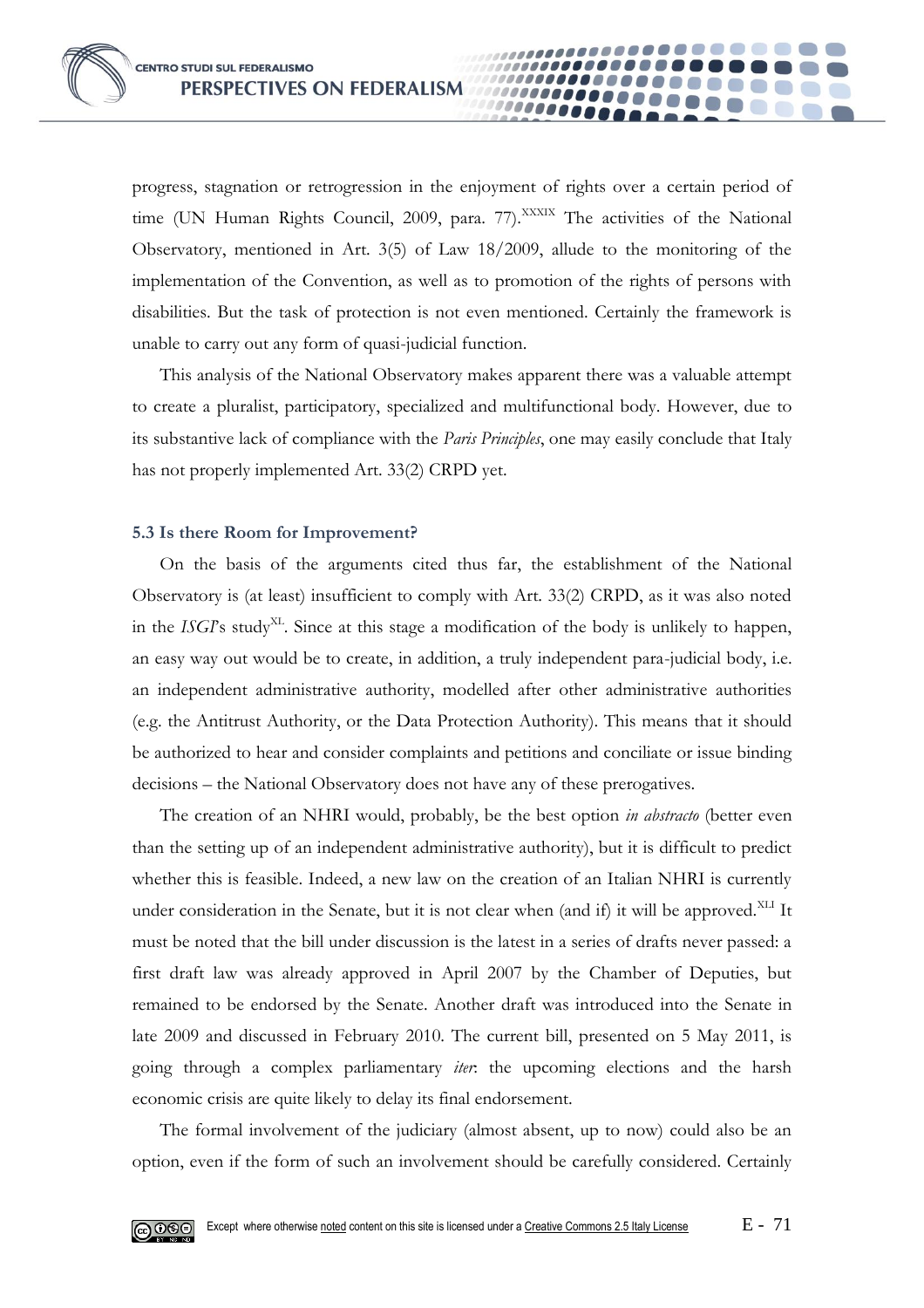the creation of 'extraordinary or special judges' is forbidden by Art. 102 of the Constitution. However, since specialised sections for specific matters within the ordinary judicial bodies may be established, such an option (its pros and cons) should be explored.

00000

In addition, relations between the National Observatory and other bodies already in place (such as the *Istituto per lo sviluppo della formazione professionale dei lavoratori (*ISFOL), which will, according to the Methodological notes, carry out the legislative analysis for the report to be submitted to the CRPD Committee, or the Permanent Observatory on Integration of Pupils with Disabilities - Osservatorio permanente per l'integrazione degli alunni con disabilità)<sup>XLII</sup>) should be optimized and clarified. Up to now, an informal collaboration with the Observatory on Infancy and Adolescence (*Osservatorio per l'Infanzia e l'Adolescenza*) XLIII has been conducted, but a formal and more transparent partnership is advisable.

#### **6. Concluding Remarks**

Perhaps it is too early to examine whether the 'reshaping' of Italian disability policy making has been conducive to a proper implementation of the CRPD and to, ultimately, empower persons with disabilities. The changes that have taken place indisputably require long-term evaluation. However, the overview provided for here allows us to draw some concluding remarks.

The ratification of the CRPD in Italy has not led to substantial processes of change, but it has certainly led to a partial reassessment of disability policy making which has involved only the State. The Regions have been substantially absent from this process. No regional focal points have been established. This is particularly regrettable considering the relevant competences that Regions possess in social matters and areas like culture or territorial organisation, which are crucial for implementing the Convention.

All in all, it can be noted that the implementation of Art. 33(2) is revealing to be problematic. The National Observatory as a sort of consultative participatory structure (regardless of its lack of compliance with Art. 33(2) CRPD) is just the starting point, but cannot be considered a point of arrival. Still Italy is not fully in compliance with the CRPD, it should more convincingly engage in the construction of a true framework formed by a network of structures to capture the transformative potential of the CRPD.

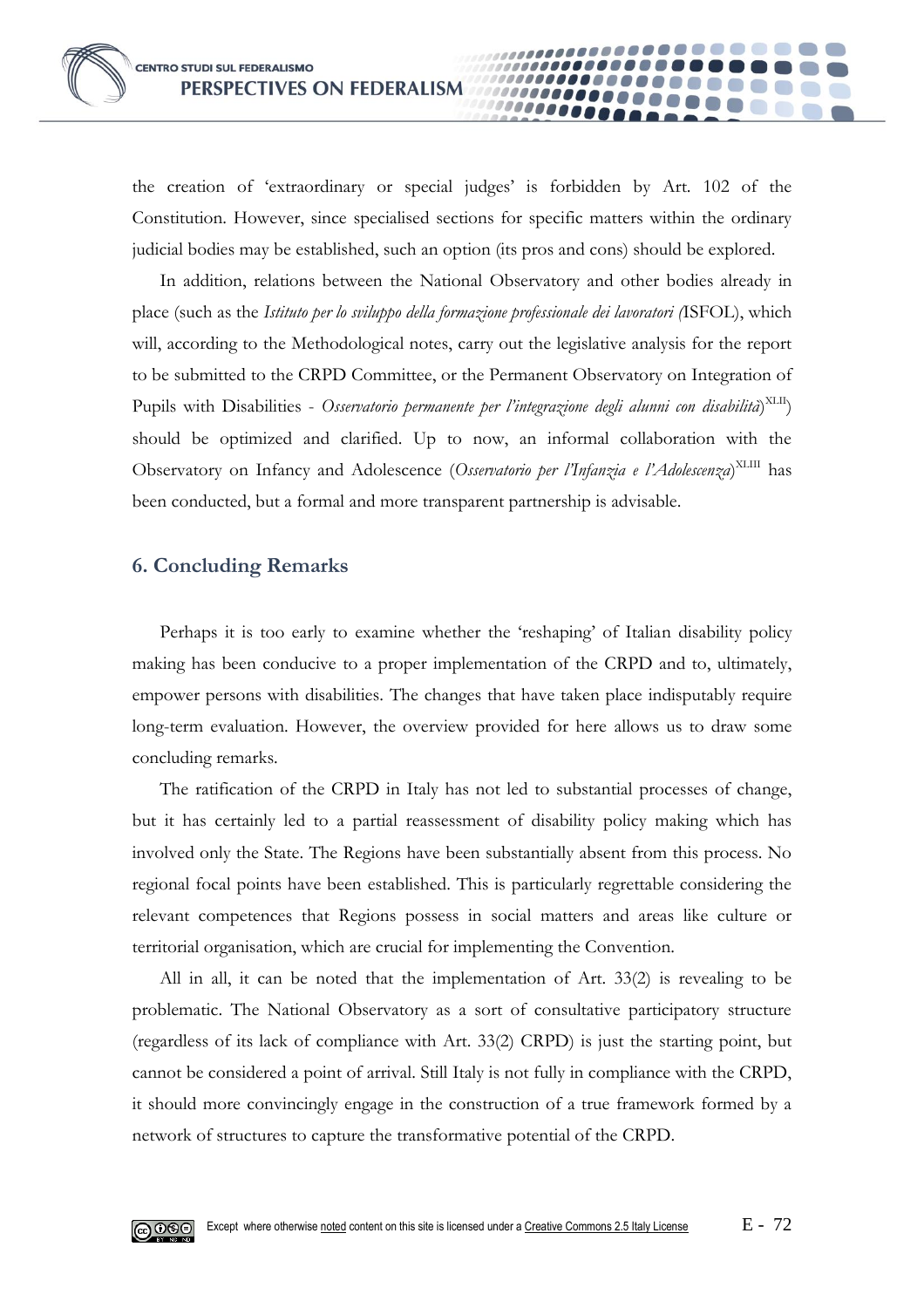

-

 PhD in European and Italian Constitutional Law, Attorney at Law (Verona Bar). All translations from an original Italian text, other than the Italian Constitution (including the decisions commented), are mine. The English translation of the Italian Constitution is published by the Parliamentary Information, Archives and Publications Office of the Senate Service for Official Reports and Communication and can be found at <http://www.senato.it/documenti/repository/istituzione/costituzione\_inglese.pdf>. I am indebted to researchers at the Centre for Disability Law and Policy of the National University of Ireland, Galway, for their comments on a first draft. Of course, all errors and opinions remain my own.

,,,,,,,,,,,,,,,,,,,,,

*\*\*\*\*\*\*\*\*\*\*\*\** ,,,,,,,,,,,,,,

1000000000

1111111111111111

<sup>I</sup> Law of 3 March 2009 n.18 '*Ratifica ed esecuzione della Convenzione delle Nazioni Unite sui diritti delle persone con disabilità, con Protocollo opzionale, fatta a New York il 13 dicembre 2006 e istituzione dell'Osservatorio nazionale sulla condizione delle persone con disabilità'*, in G.U. n. 61 of 14 March 2009.

II The changes that are taking place have been boosted by civil society actors, trade unions and by organizations that represent people with disabilities who aim to combat discrimination and marginalization: all of these actors form networks, mobilize campaigns that advance disability rights through advocacy, and try to communicate with public institutions with a great emphasis on the Convention.

III The 'medical' model tends to view persons with disabilities as 'objects' who are to be managed or cared for. The 'social' or 'human rights' model views persons with disabilities as subjects and not objects, emphasising respect for the equal human rights of persons with disabilities.

IV This formulation recalls the one used in the Optional Protocol to the Convention against Torture (OPCAT), which requires States to give due consideration to these Principles when designating or establishing national prevention mechanisms.

<sup>V</sup> United Nations General Assembly A/RES/48/134 85th plenary meeting, 20 December 1993. The *Paris Principles* were defined at the first International Workshop on National Institutions for the Promotion and Protection of Human Rights in Paris on 7-9 October 1991 and adopted by United Nations Human Rights Commission Resolution 1992/54 of 1992 and General Assembly Resolution 48/134 of 1993.

VI Estonia and Greece completed the ratification process in May 2012. The Netherlands is still in the process of ratifying the Convention.

VII ISTAT 2003, see <http://www.disabilitaincifre.it/prehome/quanti\_disabiliinitalia.asp> (accessed 10 August 2012).

VIII According to the European Court of Justice, the principle of sincere cooperation governs relations between the EU and the Member States during all phases of an international agreement to which both the EU and the Member States are going to be parties to (see *inter alia* Opinion 1/78, *International Agreement on Natural Rubber*, 1979 E.C.R. 2871).

IX On Article 117(1) of the Constitution, introduced after the 2001 constitutional reform, there has been a flushed debate among scholars. According to some scholars, Art. 117(1) should be referred to only as regards the relationship between State and Regions because its purpose is not that of governing the hierarchy of sources (Pinelli, 2001; Cannizzaro, 2001). Others (*e.g.*. Guazzarotti, 2006: 505) argued that norms implementing international law obligations into the domestic order can serve as an interposed standard of review (an interpretation which has then been adopted by the Italian Constitutional Court).

<sup>X</sup> Art. 11 reads as follows: 'Italy rejects war as an instrument of aggression against the freedom of other peoples and as a means for the settlement of international disputes. Italy agrees, on conditions of equality with other States, to the limitations of sovereignty that may be necessary to a world order ensuring peace and justice among the Nations. Italy promotes and encourages international organizations furthering such ends'.

XI 'Mixity' refers to the fact that one part of an international agreement falls within the scope of the powers of the EC/EU while another part falls within the scope of the powers of Member States (on mixed agreements see *inter alia* Heliskoski, 2001; Hillion, Koutrakos*,* 2010).

XII <http://www.altalex.com/index.php?idstr=127&idnot=47673> (accessed 30 July 2012). Another recent important decision of *Tribunale di Varese* was recently released: Decree of 9 July 2012, see at <http://www.personaedanno.it> (accessed 25 August 2012).

XIII *Inter alia Consiglio di Stato* 16 March 2011, n. 1607; *Consiglio di Stato*, sez. III, 10 July 2012, n. 4085 at <http://www.giustizia-amministrativa.it/> (accessed 30 July 2012).

**XIV** Case 80/2010 of 22 February 2010 at < http://www.cortecostituzionale.it> (accessed 30 July 2012).

XV Art. 38(3) affirms that 'disabled and handicapped persons are entitled to receive education and vocational training'. According to Art. 38(4) 'Responsibilities under this article are entrusted to entities and institutions established by or supported by the State'.

XVI Art. 10 of the Decree of 7 April 2011 No. 144 (in GU 197 of 25 August 2011) re-organized the Ministry of Labour and Social Policies. See

<http://www.lavoro.gov.it/Lavoro/Istituzionale/Ministero/AmministrazioneCentrale/DG\_Inclusione.htm> (accessed 28 August 2012).

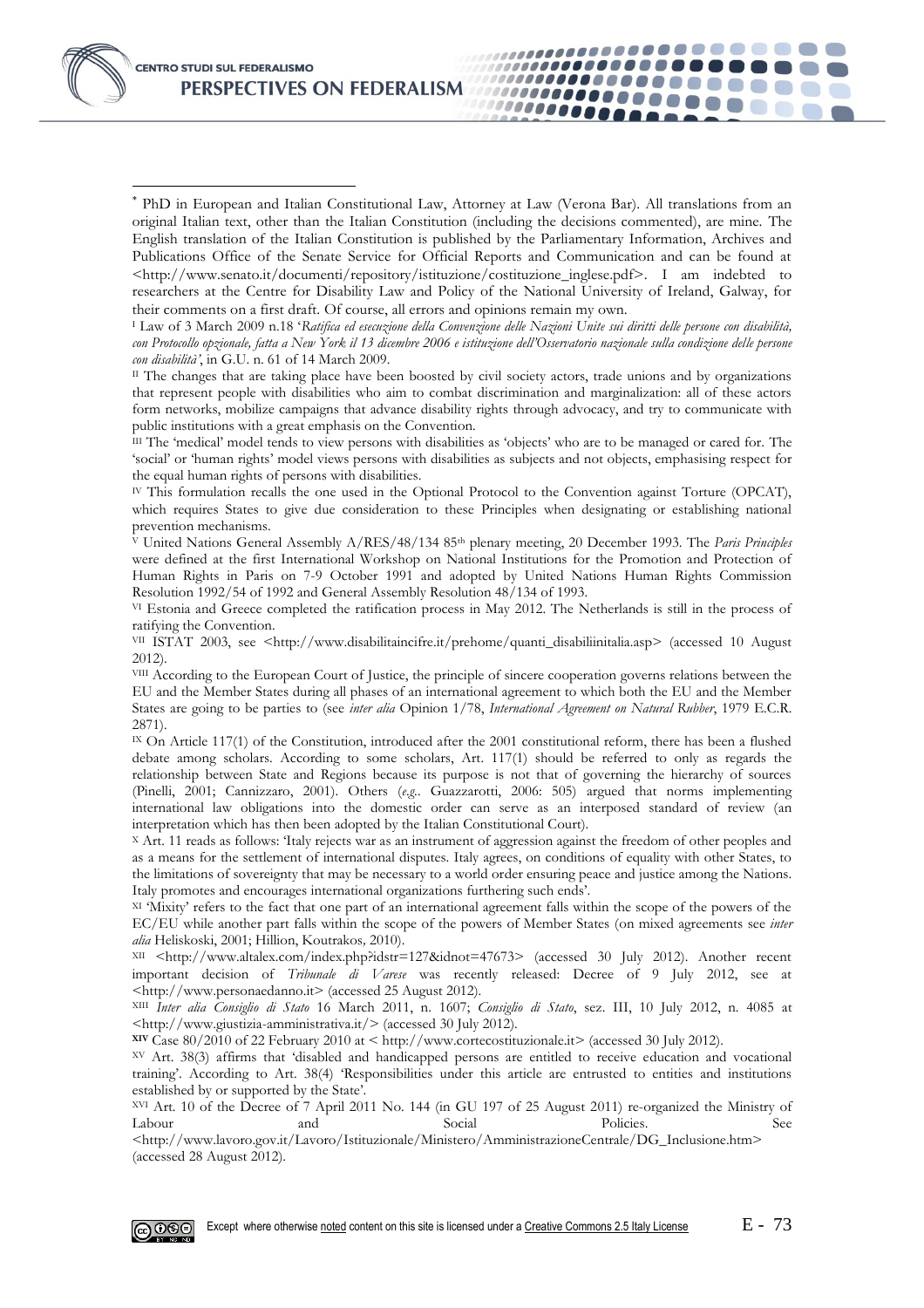

-XVII Many (in fact, almost all) of them designated as focal point for matters relating the implementation of the Convention the Ministry of Welfare, Labour, Social Affair/Policy (different according to each national denomination), or an internal structure of the Ministry itself (e.g. Romania), generally pre-existing, or a specific body within the Ministry or somewhat linked to it (e.g., Spain).

...................

*\*\*\*\*\*\*\*\*\**\*

100000000

,,,,,,,,,,,,,,

111111111111111111

XVIII Open-ended consultation on National Frameworks for the Implementation and Monitoring of the Convention on the Rights of Persons with Disabilities organised by the OHCHR, Geneva, October 26 2009, at <http://www2.ohchr.org/english/issues/disability/docs/ReportConsultation26102009.doc> (accessed 20 March 2012).

XIX The Committee was originally created by the Ministerial Decree of 15 February 1978, No. 519, then modified in 2007 by Ministerial Decree <http://www.cidu.esteri.it/ComitatoDirittiUmani/>. The Committee of Ministries for Orientation and Strategic Guidance on Human Rights Protection (*Comitato dei Ministri per l'indirizzo e la guida strategica in materia di tutela dei diritti umani)*, created in 2007 by a Decree of the Presidency of the Council of Ministers and attached to the Presidency of the Council of Minister, could also have represented a good option. It must be noted, however, that at present this Committee has 'disappeared' from the structure of the Presidency.

XX See also <http://www.lavoro.gov.it/Lavoro/md/AreaSociale/Disabilita/> (accessed 28 August 2012).

XXI *E.g*. in Spain a single focal point for matters relating to the implementation of the Convention has been designated. It is the *Consejo Nacional de la Discapacidad* (National Disability Council), now regulated by Royal Decree No. 1855/2009 of 4 December 2009).

XXII See the Third Disability High Level Group report on the implementation of the CRPD in the Member States (2010), available at <http://ec.europa.eu/social/BlobServlet?docId=5070&langId=en> (accessed 30 August 2012). XXIII The Directorate (and the whole Ministry) is promoting studies on disability. It deserves to be mentioned that a new report on disability has been published on the website of the Ministry of Labour and Social Policies. G. Gori (ed), *Il sistema di protezione e cura delle persone non autosufficienti Prospettive, risorse e gradualità degli interventi*, at <http://www.lavoro.gov.it/Lavoro/Strumenti/StudiStatistiche/> (accessed 10 May 2012).

XXIV The UK designated the Office for Disability Issues (ODI)XXIV, a cross-government organisation set up in January 2005. ODI works with government departments, disabled people and a wide range of external groups. Separate focal points were also appointed for devolved administrations in Scotland, Wales and Northern Ireland, and the ODI itself functions as regional focal point for England. Several focal points were considered necessary to respect the UK devolutionary system and competences of sub-national entities, which touch upon many areas covered by the Convention (e.g. education, housing or social work).

XXV This choice was made because disability policies are a mix of policy measures belonging to the competency of the federal state (e.g. anti-discrimination law, quotas for federal civil servants, disability benefits), the regions (e.g. wage subsidies) or the communities (e.g. vocational training, culture and leisure). All the structures indicated as focal points were already pre-existing. At the federal level, the General Administration of Persons with Disabilities (*Direction générale des Personnes handicapées*), within the Federal Public Service Social Security (*SPF Sécurité sociale*)XXV was designated. In the Flemish Region, the Flemish Agency for Disabled People (*Vlaams Agentschap voor Personen met een Handicap*, VAPH) was designated. In the Walloon region and in the German-speaking community the focal points are, respectively, the Agency for the Integration of Persons with Disabilities (*Agence Wallonne pour l'Intégration des Personnes handicapées*)XXV and the Authority for Persons with Disabilities (*Dienststelle für Personen mit Behinderung*). The Francophone Brussels Service for Persons with Disabilities (*Service bruxellois francophone des personnes handicapées*) is responsible for implementing disability policy in Brussels, but it has not yet formally been appointed as focal point.

XXVI The *Länder* are on the way to establish their own focal points. At present, the Austrian focal point is the Federal Ministry of Labour, Social Affairs and Consumer Protection (BMASK) together with the Federal Social Office, which has nine Offices as local contact points.

XXVII *Ex pluribus* on this competence, see the Constitutional court's decisions No 248/2006; No. 50/2008; No. 207/2010; No. 248/2011.

XXVIII <http://www.statoregioni.it/> (accessed 31 August 2012).

XXIX Art. 118 and Art. 5 of the Italian Constitution.

XXX Best practices seem to be those of States which experimented with 'mixed bodies' for coordination. For example, Denmark, with only a single focal point, has decided to set up a coordination mechanism to deal with horizontal coordination of disability issues within the government, i.e. to facilitate contacts among different ministries. The Danish inter-ministerial committee of civil servants on disability matters within the Ministry Social Affairs is not devoted to coordinate the activities of focal points, since there is only one focal point, but instead has to facilitate cross-cutting activities in different sectors, share knowledge about the individual ministries' tasks in order to increase awareness of when a problem affects several sectors, and to solve ad hoc tasks for the government of disability. It includes representatives of all ministries, and disability organisations are also involved in the committee's work. In this inter-ministerial committee persons with disabilities take up an essential role in caring for general interests together with public authorities.

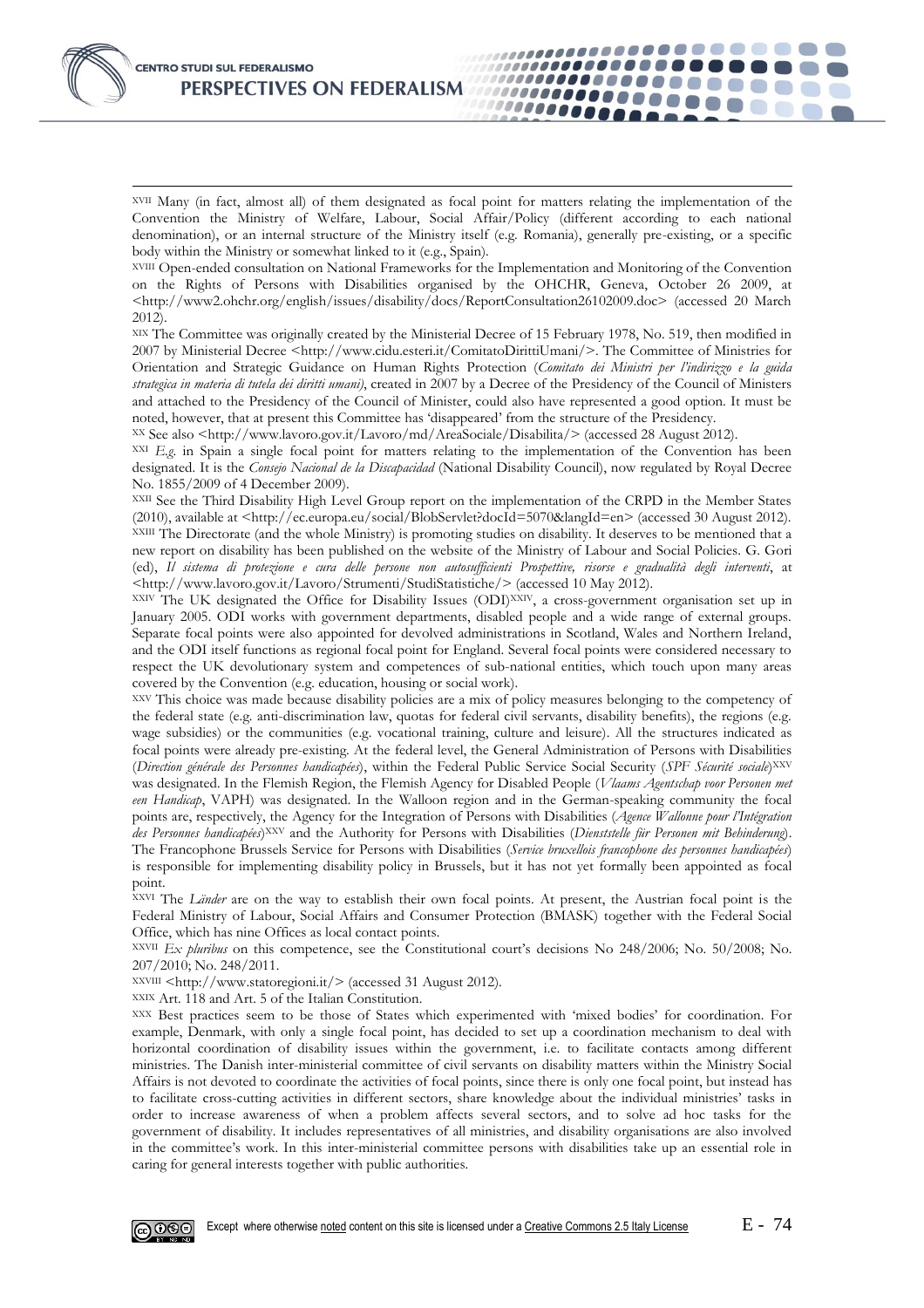

-

XXXI Ministerial Decree of 6 July 2010, No. 167 *'Regolamento recante disciplina dell'Osservatorio nazionale sulla condizione delle persone con disabilità ai sensi dell'articolo 3 della legge 3 marzo 2009, n. 18'* (Entry into force 23/10/2010), available at <http://www.lavoro.gov.it/Lavoro/md/AreaSociale/Disabilita/Osservatorio/> (accessed 20 July 2012).

,,,,,,,,,,,,,,,,,,,,,,

...............

100000000

,,,,,,,,,,,,,,,,

,,,,,,,,,,,,,,,,,,

XXXII See reply of the Vice-Ministry of Labour, Michel Martone, to the Deputee of the radical party Luca Coscioni, on 16 April 2012.

XXXIII The DPOs represented are: FAND (*Federazione Associazioni Nazionali Disabili*), UIC (*Unione Italiana Ciechi*), ENS (*Ente Nazionale Sordi*), ANMIL (*Associazione Nazionale Mutilati e Invalidi Lavoro*), UNMS (*Unione Nazionale Mutilati per Servizio*), ANMIC (*Associazione Nazionale Mutilati e Invalidi Civili*), FISH (*Federazione Italiana Superamento Handicap),* FAIP *(Federazione Associazioni Italiane Para-Tetraplegici*), EDF (European Disability Forum), DPI (Disabled Peoples'International), FIADDA (*Famiglie Italiane Associate per la Difesa dei Diritti degli Audiolesi*), ANFFAS (*Associazione Nazionale di Famiglie di Persone con Disabilità Intellettiva e/o Relazionale*), *Autismo Italia*, FIABA (*Fondo Italiano Abbattimento Barriere Architettoniche*), COORDOWN, UNIAMO F.I.M.R. Onlus (*Federazione Italiana Malattie Rare*) and *Gli Amici di Luca*.

XXXIV Art. 2 of the Decree of 30 November 2010.

XXXV Art. 3 (5) of Law 18/2009.

XXXVI Art. 8 of Decree 167/2010.

XXXVII See reply of the Vice-Ministry of Labour, Michel Martone, to the Deputy of the radical party Luca Coscioni, on 16 April 2012.

XXXVIII UN Human Rights Council, *Thematic study by the Office of the United Nations on the structure and role of national mechanisms for the implementation and monitoring of the Convention on the Rights of Persons with Disabilities*, para. 64.

XXXIX In the 2010 Guide for Monitoring released by the OHCHR, it is expressly stated that: 'Monitoring activities could: Provide national monitoring mechanisms with information on the state of implementation of the Convention; Provide information to the Committee for its constructive dialogue with States; Identify potential breaches of the rights of individuals under the Convention which could form the basis of a communication to the Committee under the Optional Protocol if the State concerned has ratified it; Identify reliable information on grave or systematic violations of the Convention which could be submitted to encourage the Committee to undertake an inquiry under the Optional Protocol if the State concerned has ratified it; Follow up on recommendations of the national monitoring mechanisms and the Committee to strengthen implementation of the Convention' (OHCHR, 2010: 32-33).

XL See supra ft. 13.

XLI Bill on the setting up of the National Commission for the promotion and protection of human rights (DDL C4534 '*Istituzione della Commissione nazionale per la promozione e la protezione dei diritti umani*') <http://www.senato.it/leg/16/BGT/Schede/Ddliter/37199.htm > (accessed 31 August 2012).

XLII In January 2012 a Permanent Observatory on Pupils with Disabilities (*Osservatorio permanente per l'integrazione degli alunni con disabilità*) has been established within the Ministry of Education. The functioning of this Observatory is still unclear. However, this body could certainly be part of the network.

XLIII <http://www.minori.it/osservatorio>.

#### **References**

 Anzon-Demmig Adele, 2008, I poteri delle Regioni. Lo sviluppo attuale del secondo regionalismo, Giappicchelli, Torino

Barnes Colin - Mercer Geof, 2010, Exploring Disability, Polity Press, Cambridge

 Bilancia Paola, Palermo Francesco, Porchia Ornella, 2010, 'The European Fitness of Italian Regions', *Perspectives on Federalism*, at [http://www.on-federalism.eu/attachments/063\\_download.pdf](http://www.on-federalism.eu/attachments/063_download.pdf)

 Biondi Dal Monte Francesca – Fontanelli Federico, 2008, 'The Decisions No. 348 and 349/2007 of the Italian Constitutional Court: The Efficacy of the European Convention in the Italian Legal System', *German Law Journal*, 889

 Cannizzaro Enzo, 2001, 'La riforma federalista della Costituzione e gli obblighi internazionali', *Rivista di Diritto Internazionale*, 921

Caretti Paolo - Tarli Barbieri Giovanni, 2009, *Diritto regionale*, Giappichelli, Torino

 Chiatti Carlos– Lamura Giovanni, 'I nodi dell'Italia', in Gori Cristiano(ed), *Il sistema di protezione e cura delle persone non autosufficienti Prospettive, risorse e gradualità degli interventi*, at [http://www.lavoro.gov.it/NR/rdonlyres/6AA4CC82-3B9F-4270-9ECB-](http://www.lavoro.gov.it/NR/rdonlyres/6AA4CC82-3B9F-4270-9ECB-8C552C417DFF/0/RicercaIRSsullanonautosufficienzaott2010.pdf)[8C552C417DFF/0/RicercaIRSsullanonautosufficienzaott2010.pdf](http://www.lavoro.gov.it/NR/rdonlyres/6AA4CC82-3B9F-4270-9ECB-8C552C417DFF/0/RicercaIRSsullanonautosufficienzaott2010.pdf)

D'Amico Marilisa, Randazzo Barbara (eds.), 2009, *Interpretazione conforme e tecniche argomentative*, Giappichelli,

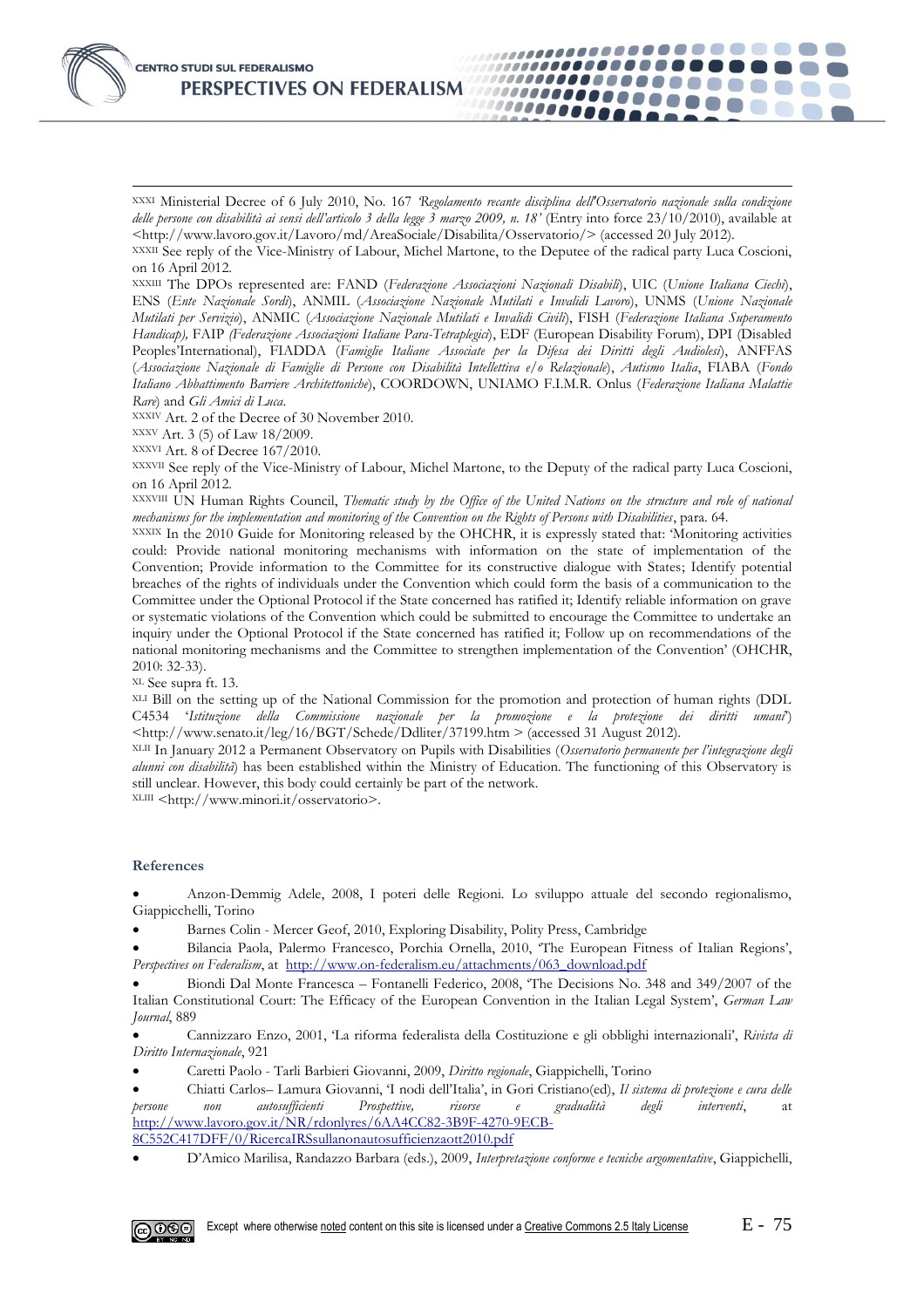-Torino

 De Amicis Alessandro, 2009, *'*La l. 3 marzo 2009, n. 18 di ratifica della Convenzione delle Nazioni Unite sui diritti delle persone con disabilità: i principi e le procedure', *Giurisprudenza di merito*, 2378

..................

,,,,,,,,,,,,,,,,,,,,,

\_\_\_\_\_\_\_\_\_\_\_\_\_\_\_ ...............

1000000000

 De Beco Gauthier, 2012, *Study on the Implementation of Art. 33 of the UN Convention on the rights of persons with Disabilities*, Study compiled for the UN Human Rights Council - Office of the High Commissioner of Human Rights

 De Beco Gauthier, 2011, 'Article 33(2) of the UN Convention on the Rights of Persons with Disabilities: Another Role for National Human Rights Institutions?', 29 *Netherlands Quarterly of Human Rights*, 84.

 De Beco Gauthier, 2008, 'Networks of European National Human Rights Institutions', 14 *European Law Journal*, 860

 De Beco Gauthier - Hoefmans Alexander, *The UN Convention on the Rights of Persons with Disabilities: an Integral and Integrated Approach to the Implementation of Disability Rights*, Background Document prepared for the 'Work Forum for the Implementation of the UN Convention on the Rights of People with Disabilities' (18-19 November 2010, Brussels, Belgium), Study Commissioned by the Belgian Federal Public Service Social Security

 EFC, 2010, *Study on 'Challenges and good practices in the implementation of the UN Convention on the Rights of Persons* and *attitude with* and *pixeling pixeling pixeling pixeling pixeling pixeling pixeling pixeling pixeling pixeling pixeling pixeling pixeling pixeling pixeling pixeling pixeling pixeling pixeling pixeling pixelin* 

[http://www.efc.be/programmes\\_services/resources/Documents/UN\\_Covention\\_Summary\\_EN.pdf](http://www.efc.be/programmes_services/resources/Documents/UN_Covention_Summary_EN.pdf)

 Falletti Elena, 2010, 'Il matrimonio della disabile sofferente della sindrome di Down', 4 *Giurisprudenza Italiana*, 846.

 Ferrando Giovanni, 2010, 'L'amministrazione di sostegno nelle sue recenti applicazioni', *Famiglia, Persone e Successioni*, 836.

 Guazzarotti Andrea, 2006, 'La CEDU e l'ordinamento nazionale: tendenze giurisprudenziali e nuove esigenze teoretiche', *Quaderni Costituzionali*, 505

 Guiglia Giovanni, 2007, *I livelli essenziali delle prestazioni sociali alla luce della recente giurisprudenza costituzionale e dell'evoluzione interpretativa*, Giuffré, Milano.

 Heliskoski Joni, 2001, *Mixed Agreements as a Technique for Organizing the International Relations of European Community and its Member States*, Kluwer, The Hague

 Hillion Christope –Koutrakos Panos (ed.)*, Mixed Agreements Revisited: The EU and its Member States in the World*, Oxford University Press, Oxford

 ISGI, *La Convenzione delle Nazioni Unite del 2007 sui diritti delle persone con disabilità; modalità di recepimento, attuazione a livello nazionale e regionale, strumenti di monitoraggio*, at <http://www.isgi.cnr.it/studi-ricerche/progetticonclusi/la-convenzione-dellonu-sui-diritti-delle-persone-con-disabilita/>

 Marchisio Sergio - Cera Rachele - Della Fina Valentina, 2010 *La Convenzione delle Nazioni Unite sui diritti delle persone con disabilità. Commentario*, Aracne, Roma

 Martinico Giuseppe - Pollicino Oreste, 2010, 'Report on Italy', in O. Pollicino, G. Martinico, *The National Judicial Treatment of the ECHR and EU Laws*, Europa Law Publishing, Groningen, 269

 Pinelli Cesare, 2001, 'I limiti generali alla potestà legislativa statale e regionale e di rapporti con l'ordinamento internazionale e comunitario', *Foro Italiano,* 194

 Pollicino Oreste, 2008, 'The Italian Constitutional Court at the Crossroad Between Constitutional Parochialism and Cooperative Constitutionalism. Case note on judgments no. 348 and 349 of 2007', *European Constitutional Law Review*, 363

 Quinn Gerard -Arnardottir Mioll Oddny (eds.), 2009, *The UN Convention on the Rights of Persons with Disabilities: European and Scandinavian Perspectives*, Brill-Martinus Nijhoff Publishers, The Hague

 Quinn Gerard, 2009a, 'A Short Guide to the United Nations Convention on the Rights of Persons with Disabilities', in L. Waddington and G. Quinn (eds.), *European Yearbook of Disability Law vol. I*, Intersentia, Antwerp, 89

 Quinn Gerard, 2009b, 'Keynote Address - Implementing the UN Convention on the Rights of Persons with Disabilities - The Institutional Architecture for Change', Jacobus ten Broek Disability Law Symposium, NFB Headquarters Baltimore, Maryland, USA April 17, 2009, a[t http://www.nuigalway.ie/cdlp/staff/gerard\\_quinn.html](http://www.nuigalway.ie/cdlp/staff/gerard_quinn.html)

 Ruggeri Antonio, 2008, 'Ancora in tema di rapporti tra CEDU e Costituzione: profili teorici e questioni pratiche', 3(2008) *Politica e Diritto*, 443

 Seatzu Francesco, 2009, 'La Convenzione delle Nazioni Unite sui diritti delle persone disabili: diritti garantiti, cooperazione, procedure di controllo', *Diritti umani e diritto internazionale*, 259

 Stein Michael – Lord Janet, 2010, 'Monitoring the Convention on the Rights of Persons with Disabilities: Innovations, Lost Opportunities, and Future Potential', *Human Rights Quarterly,* 691

Troilo Silvio, 'I 'nuovi' diritti sociali: la parabola dell'integrazione scolastica dei disabili', Speech at the